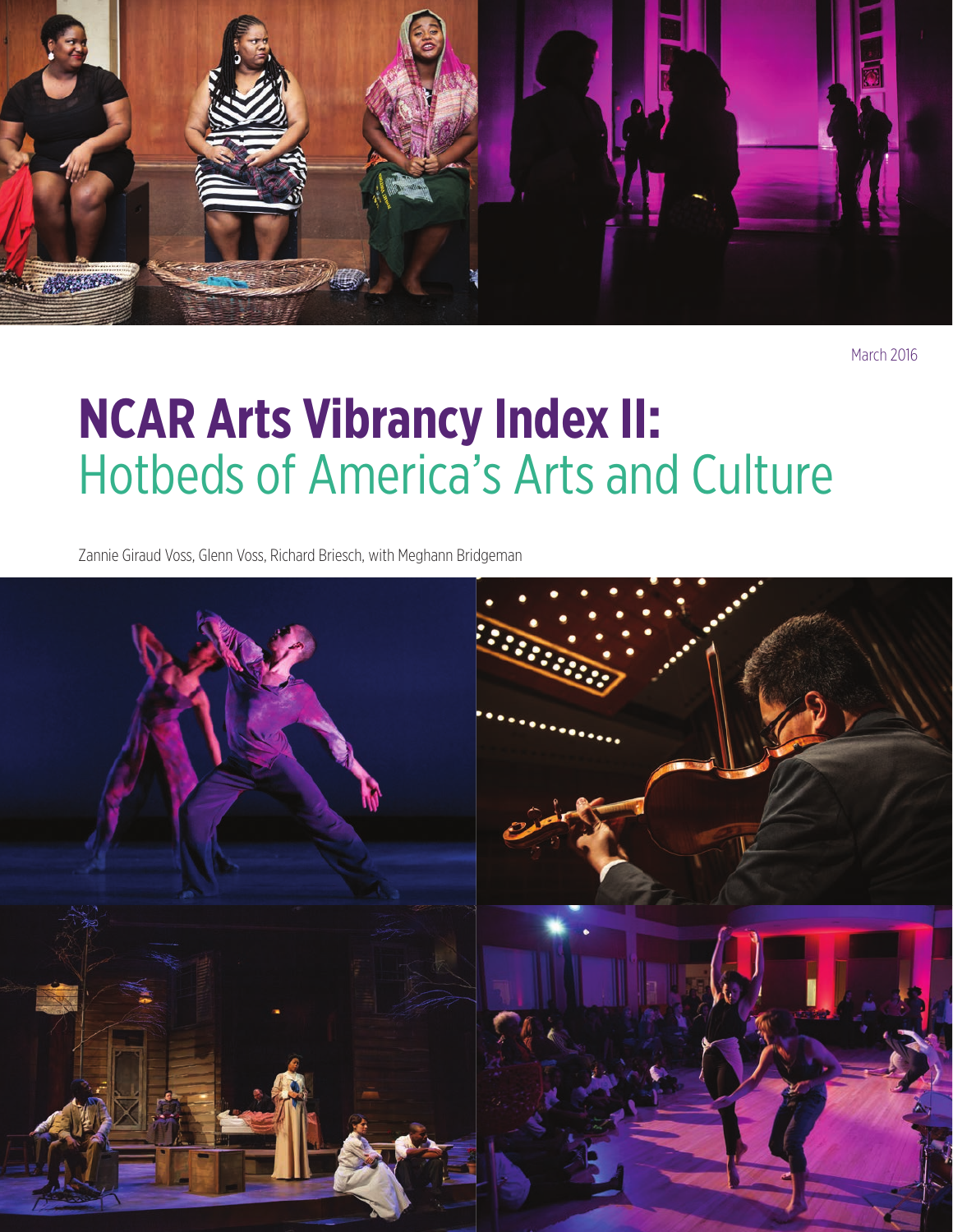### **EXECUTIVE SUMMARY**

Welcome to the second annual NCAR Arts Vibrancy Index Report, an assessment of arts vibrancy across U.S. communities using a set of data-informed indices.

We are not alone in our belief that creativity is a desirable and necessary element for a thriving community. Creative placemaking, which promotes arts and culture as essential to creating more livable and prosperous communities, is a growing movement being advanced by leading entities such as The National Consortium for Creative Placemaking, ArtPlace America, Artspace and the National Endowment for the Arts. But what factors make up a community's arts vibrancy, and which cities possess them?

To assess arts vibrancy across America, we incorporate four measures each under three main rubrics: demand, supply and public support for arts and culture on a per capita basis. Demand was gauged by measures of total nonprofit arts dollars in the community, supply as total arts providers, and public support as state and federal arts funding. We use multiple measures since vibrancy can manifest in many ways. One might criticize our measures of vibrancy because they say nothing about artistic quality, or the multitude of community conditions that make a place ripe for creative activity, or data on who participates in the arts, or the revenues and expenses of commercial entertainment. Might additional measures be added in the future? Certainly. For now, we believe the metrics used in this report represent a solid start using the most reliable sources of data available on a nationwide scale.

The stories begin with the numbers but don't stop there. Each community has a story of what makes it unique and vibrant. We share these highlights so that others can understand the values behind the numeric values. The character of many communities on our list was fleshed out for us by local arts commissions, convention and visitor bureaus, and other agencies. We are grateful for their help.

#### **This year's key findings:**

- Arts vibrancy is dynamic! Six communities (15%) are new to our lists this year from three new states: Hawaii, Oregon and Texas. Three new communities – Portland, OR; Austin, TX; and Kansas City, MO – claim a spot on our top-20, large-MSA list, and three new communities – Maui, HI; St. Cloud, MN; and Medford, OR – appear for the first time on our top-20 medium and small list.
- This reshuffling still leaves every region of the country represented on both lists, but there is an undeniable prevalence of western and midwestern communities on the list of medium and small communities.
- Arts vibrancy continues to take many shapes and forms. Some communities have large, impressive nonprofit arts and cultural institutions, some burst with smaller organizations and venues, and others are tourist destinations or artist colonies. Numerous arts sectors are vibrant in some places while other cities are capitals of a particular art form.
- Vibrancy in very large metropolitan statistical areas takes two distinct forms. Some large MSAs feature a strong concentration of arts vibrancy in the urban core with less going on in outlying districts, whereas others feature vibrancy that is dispersed throughout the metropolitan area.
- Like last year, the overwhelming majority of arts-vibrant cities have a population either under 300,000 or between 1,000,000 and 3,000,000. Is this coincidence or are there natural zones in which population mass is optimal for vibrant demand, supply and public support for the arts?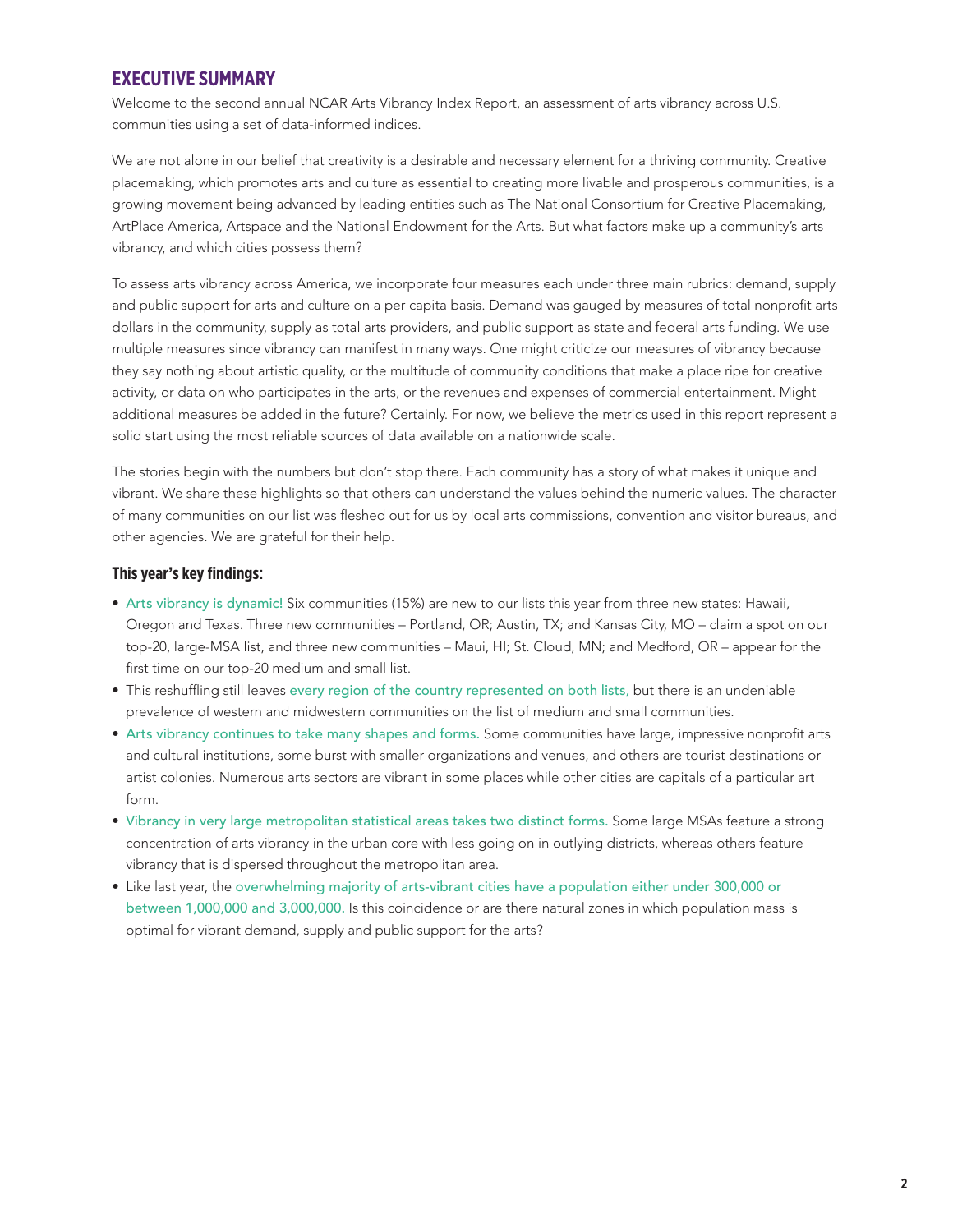### **Top 20 Arts Vibrant Large Communities** (pop. 1,000,000 or more)

| <b>RANK</b>      | <b>MSA (*= METRO DIVISION)</b>                      | <b>REGION</b>    | <b>2014 POPULATION</b> |
|------------------|-----------------------------------------------------|------------------|------------------------|
|                  | Washington-Arlington-Alexandria, DC-VA-MD-WV*       | South            | 4,759,615              |
| $\overline{2}$   | Nashville-Davidson-Murfreesboro-Franklin, TN        | South            | 1,792,649              |
| $\overline{3}$   | New York-Jersey City-White Plains, NY-NJ*           | <b>Northeast</b> | 14,327,098             |
| $\overline{4}$   | San Francisco-Redwood City-South San Francisco, CA* | West             | 1,611,050              |
| 5                | Los Angeles-Long Beach-Glendale, CA*                | West             | 10,116,705             |
| 6                | <b>Boston, MA*</b>                                  | <b>Northeast</b> | 1,966,530              |
| $\overline{7}$   | Minneapolis-St. Paul-Bloomington, MN-WI             | Midwest          | 3,495,176              |
| 8                | Silver Spring-Frederick-Rockville, MD*              | South            | 1,274,122              |
| 9                | Seattle-Bellevue-Everett, WA*                       | West             | 2,839,550              |
| 10 <sup>10</sup> | Denver-Aurora-Lakewood, CO                          | West             | 2,754,258              |
| 11               | <b>New Orleans-Metairie, LA</b>                     | South            | 1,251,849              |
| 12               | Chicago-Naperville-Arlington Heights, IL*           | <b>Midwest</b>   | 7,343,641              |
| 13               | St. Louis, MO-IL                                    | Midwest          | 2,806,207              |
| 14               | Newark, NJ-PA*                                      | <b>Northeast</b> | 2,508,124              |
| 15               | Philadelphia, PA*                                   | <b>Northeast</b> | 2,123,257              |
| 16               | Cambridge-Newton-Framingham, MA*                    | <b>Northeast</b> | 2,339,406              |
| 17               | Portland-Vancouver-Hillsboro, OR-WA                 | West             | 2,348,247              |
| 18               | <b>Austin-Round Rock, TX</b>                        | South            | 1,943,299              |
| 19               | Kansas City, MO-KS                                  | Midwest          | 2,071,133              |
| 20               | <b>Charlotte-Concord-Gastonia, NC-SC</b>            | South            | 2,380,314              |

### **Top 20 Arts Vibrant Medium and Small Communities** (pop. under 1,000,000)

| <b>RANK</b>    | <b>MSA (*= METRO DIVISION)</b>         | <b>REGION</b>    | <b>2014 POPULATION</b> |
|----------------|----------------------------------------|------------------|------------------------|
|                | Jackson, WY-ID                         | West             | 33,271                 |
| $\overline{2}$ | <b>Glenwood Springs, CO</b>            | West             | 75,087                 |
| $\overline{3}$ | Santa Fe, NM                           | West             | 148,164                |
| $\overline{4}$ | <b>Breckenridge, CO</b>                | West             | 29,404                 |
| 5              | <b>Edwards, CO</b>                     | West             | 52,921                 |
| 6              | <b>Bozeman, MT</b>                     | West             | 97,308                 |
| $\overline{7}$ | Missoula, MT                           | West             | 112,684                |
| 8              | <b>Steamboat Springs, CO</b>           | West             | 23,865                 |
| 9              | San Rafael, CA*                        | West             | 260,750                |
| 10             | <b>Traverse City, MI</b>               | <b>Midwest</b>   | 147,610                |
| 11             | Santa Maria-Santa Barbara, CA          | West             | 440,668                |
| 12             | <b>Pittsfield, MA</b>                  | <b>Northeast</b> | 128,715                |
| 13             | Des Moines-West Des Moines, IA         | Midwest          | 611,549                |
| 14             | Kahului-Wailuku-Lahaina, HI            | West             | 163,108                |
| 15             | <b>Burlington-South Burlington, VT</b> | Northeast        | 216,167                |
| 16             | <b>St. Cloud, MN</b>                   | <b>Midwest</b>   | 192,418                |
| 17             | <b>Bennington, VT</b>                  | Northeast        | 36,445                 |
| 18             | <b>Summit Park, UT</b>                 | West             | 39,105                 |
| 19             | <b>Easton, MD</b>                      | South            | 37,643                 |
| 20             | <b>Medford, OR</b>                     | West             | 210,287                |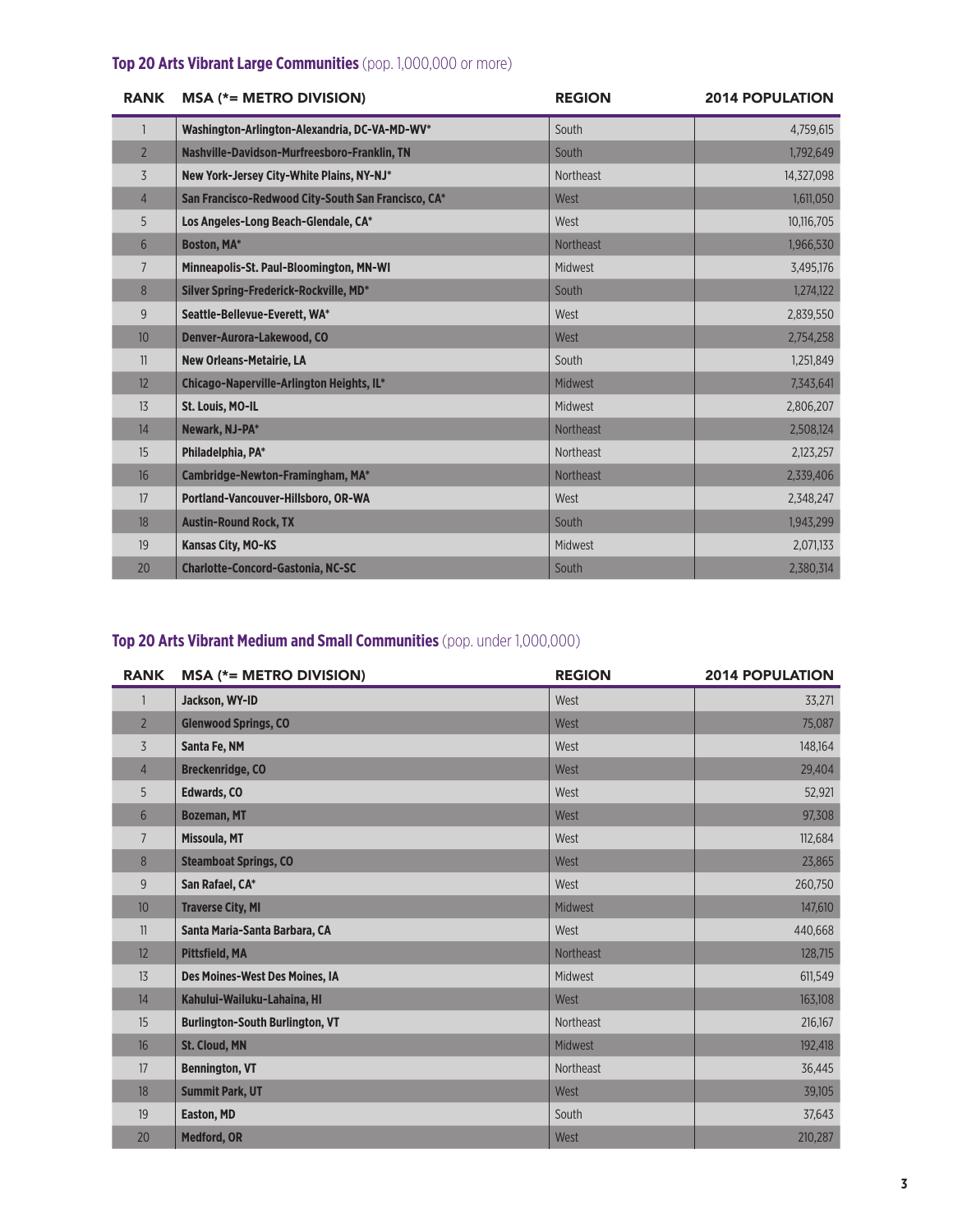### **INTRODUCTION**

Arts and cultural organizations do not exist in a vacuum; they exist in communities. In recognition of this, the National Center for Arts Research (NCAR) combines data from nonprofit arts and cultural organizations with data for the communities in which they reside.<sup>i</sup> By linking the two, we can identify factors that affect the health and sustainability of arts organizations. We share our findings regarding what drives performance in our NCAR reports (www.smu.edu/ artsresearch).

Arts and culture also play a vital role in a city's livability. The Arts Vibrancy Index can help arts leaders, businesses, government agencies, and engaged citizens understand the overall intensity and capacity of the community's arts and culture sector relative to others. Communities can benchmark themselves against an aspirational set of communities and understand what sets them apart by examining the underlying dimensions of demand, supply and public support for arts and culture. This granular detail provides insights as to why two cities that seem very different on the surface might be close to one another in the ranking.

The Urban Institute started the Arts and Culture Indicators in Community Building Project (ACIP) to integrate arts and culture-related measures into community quality-of-life indicator systems. There are published rankings that assess the strength of arts and culture as part of a larger look at a city's attractiveness and livability, and others that focus on the arts and cultural sector's role as part of creative placemaking. We share some metrics with these other studies but, in keeping with NCAR's mission, our ranking focuses solely on arts and culture with heavy emphasis on the nonprofit sector.

Our measures are drawn from a review of the existing literature on arts and culture indicators and from NCAR's Model of the Arts & Culture Ecosystem. The Arts & Culture Ecosystem features a complex and interdependent set of relationships among: 1) arts organizations; 2) their communities; and 3) government funding that influences the production and consumption of arts and culture (see Figure 1).

**Arts & Cultural Organizations** Operating characteristics, Decisions & Outcomes

**Community** Overall Arts & Entertainment Activity Arts & Culture Providers Other Leisure Activities Socioeconomic & Demographic characteristics

**Government Support** Public funding of the arts from governmental agencies

#### **Figure 1: Modeling the Arts & Culture Ecosystem**

When we look at factors that affect the performance of arts and cultural organizations in our NCAR reports, we include socioeconomic and demographic characteristics and other leisure activities like sports teams, cinemas and zoos. But we intentionally leave them out here so that the Arts Vibrancy Index focuses as purely as possible on arts and cultural activity. It would be unfair, for example, to penalize in the ranking a community that is relatively poor but very strong on arts providers, or to elevate a community that has lots of sports teams and restaurants but few artists or arts organizations.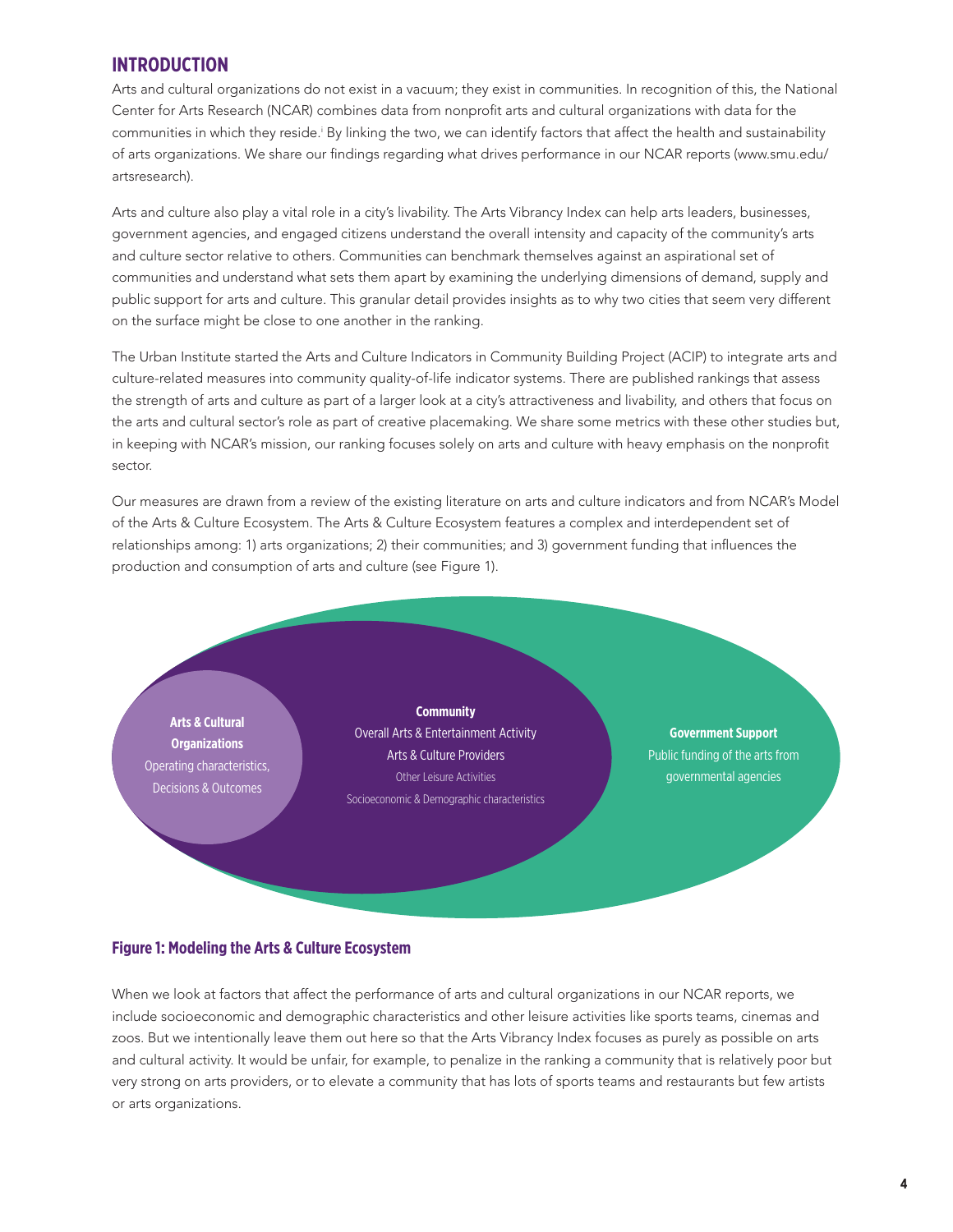#### **Key Definitions**

Our measures are aggregated across the 11 arts and cultural sectors that are featured in NCAR's reports: Arts Education, Art Museum, Community, Dance, Music, Opera, Performing Arts Center, Symphony Orchestra, Theater, Other Museum, and General Performing Arts.ii Some sectors combine arts and cultural disciplines with similar characteristics.<sup>iii</sup>

Communities are defined by the Office of Management and Budget (OMB) as MSAs, or Micro- and Metropolitan Statistical Areas. These are delineated geographic areas consisting of one or more counties that have high social and economic integration with an urban core.<sup>1</sup> Focusing on MSAs captures the network of suburbs that rise up around a city or town rather than considering them separately, as might happen were we to instead focus on counties. Where the OMB breaks down very large MSAs (population cores of 2.5 million or more) into Metropolitan Divisions, we do the same. Metropolitan Divisions function as distinct social, economic and cultural areas within the larger MSA, $^2$  kind of like MSAs within MSAs. Some of these are fairly compact and may make intuitive sense to analyze together, like Boston and Cambridge. However, others, like the Metropolitan Divisions that make up the MSA of Chicago, are spread across large distances and numerous states. To keep consistent across all analyses, we go with Metropolitan Divisions where they exist and note the comparisons with MSAs and with other Metropolitan Divisions for the same MSA. In total, there are 937 unique MSAs and Metro Divisions.

Although all measures are calculated on a per capita basis, we decided to break cities into two categories according to population rather than compare cities of vastly different size: Large MSAs (and Metro Divisions) with populations of 1,000,000 or more; and Medium MSAs and Small MSAs with populations under 1,000,000. Taking a per-capita approach can sometimes lead to surprising results.

#### **METRICS AND MEASURES**

Our intention is to stimulate a conversation about how cities vary in their arts vibrancy and what vibrancy looks like. Arts Dollars are a gauge of demand for nonprofit arts and cultural programming. If a community were uninterested in the arts or economically depressed and unable to enact demand for the arts, earned revenue from program activities would be low as would contributed revenue, so organizations would not be able to grow or pay well. Arts Providers are a gauge of supply and include the number of arts and entertainment employees, arts-related organizations and independent artists in the community. Government grant activity is a gauge of public support for arts and culture and is captured as both number of grants and total grant dollars. We have measures of state and federal arts grants but not local funding, for which data are not readily available. However, local arts funding is captured as part of the Contributed Dollars measure under Arts Dollars.

The table on the next page shows what we measured and how we weighted each area. We weight Arts Providers and Arts Dollars more heavily than Government Support because of their critical importance to arts vibrancy, since they are indicators of supply and demand.

http://www.census.gov/population/metro/

<sup>2</sup> Zients, Jeffrey D. (2013), OMB Bulletin Number 13-01, Executive Office of the President, Office of Management and Budget.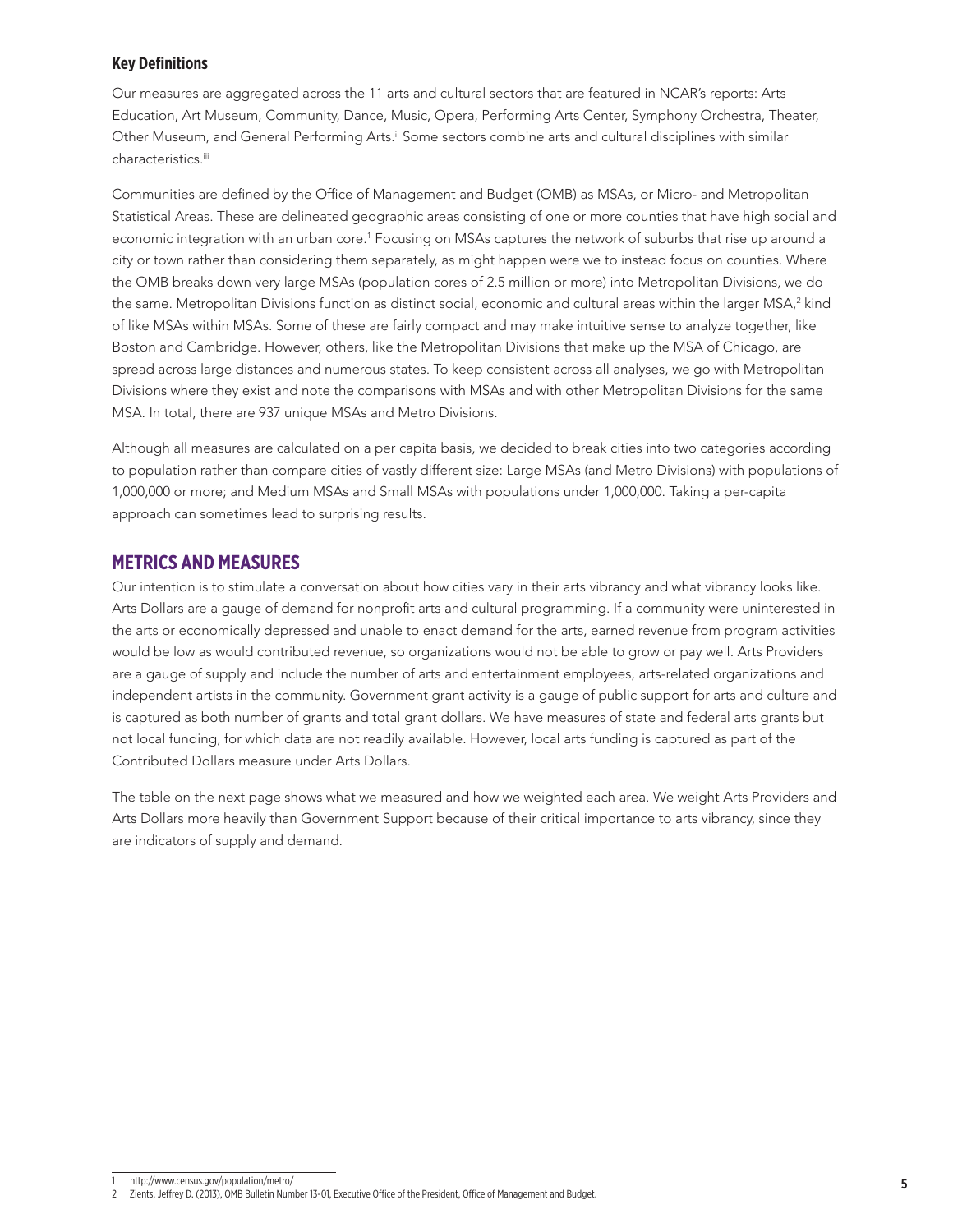#### **Index Components** (all per capita measures)<sup>iv</sup>

| <b>METRIC</b>                       | <b>MEASURES</b>                               | <b>DESCRIPTION</b>                                                                                                                                                                                                                                                | <b>WEIGHT</b> |
|-------------------------------------|-----------------------------------------------|-------------------------------------------------------------------------------------------------------------------------------------------------------------------------------------------------------------------------------------------------------------------|---------------|
| <b>Arts Providers</b>               |                                               | County and ZIP code Business Pattern data collected and disseminated by the US Census Bureau                                                                                                                                                                      | 45%           |
|                                     | Independent artists                           | Freelance artists primarily engaged in performing in artistic productions, in creating artistic and<br>cultural works or productions, or in providing technical expertise necessary for these productions.                                                        |               |
|                                     | Arts and culture<br>employees                 | Number of employees in museum, historical site, theatre, opera, dance, music, or other performing<br>arts organizations or entities, both nonprofit and commercial.                                                                                               |               |
|                                     | Arts, culture &<br>entertainment<br>employees | A broader look at the number of employees in nonprofit and for-profit arts, culture, and<br>entertainment sectors. Expands on those listed above to include festivals, concerts, booking<br>agents, promoters, agents and managers.                               |               |
|                                     | Arts organizations                            | Number of arts and cultural organizations and entities, both nonprofit and commercial. Includes<br>museums, historical sites, theatres, operas, dance, music, other performing arts, fine arts schools,<br>and recording and motion picture and video production. |               |
| <b>Arts Dollars</b>                 |                                               | Data aggregated from IRS 990s, the Cultural Data Project, Theatre Communications Group, and the<br><b>League of American Orchestras</b>                                                                                                                           | 45%           |
|                                     | Program revenue                               | All revenue earned due to people participating in the activities of nonprofit arts and cultural organizations                                                                                                                                                     |               |
|                                     | Contributed revenue                           | All revenue from contributions to nonprofit arts and cultural organizations (includes public funding)                                                                                                                                                             |               |
|                                     | Total expenses                                | All expenses of nonprofit arts and cultural organizations                                                                                                                                                                                                         |               |
|                                     | <b>Total compensation</b>                     | All payment to staff and artists by nonprofit cultural organizations                                                                                                                                                                                              |               |
| <b>Government</b><br><b>Support</b> |                                               | Data collected and disseminated by the National Endowment for the Arts, Institute of Museum<br>and Library Services, and the National Assembly of State Arts Agencies                                                                                             | 10%           |
|                                     | State arts dollars                            | All state arts dollar funding in the community                                                                                                                                                                                                                    |               |
|                                     | State arts grants                             | Number of state arts grants awarded in the community                                                                                                                                                                                                              |               |
|                                     | <b>Federal arts dollars</b>                   | All NEA and IMLS dollar funding in the community                                                                                                                                                                                                                  |               |
|                                     | Federal arts grants                           | Number of NEA and IMLS grants awarded in the community                                                                                                                                                                                                            |               |

Because there are 937 unique MSAs and Metro Divisions, any ranking between 1 and 93 still puts that community in the top 10% of cities on that measure, and a ranking of 94-187 means the community is in the top 20th percentile, etc. Being ranked in the top 10 roughly means being in the top 1%.

It is important to note that rankings are ordinal measures – i.e., who came 1st, 2nd, 3rd, etc. – which provides uniformity but no information about the degree of difference between the raw measures. For example, the community in 1st place on independent artists might feature a population that is 10% independent artists while the population in the 2nd place community has only 5% independent artists and the 3rd place community has 4.9% independent artists. The degree of difference between cities 1 and 2 is much bigger than the difference between cities 2 and 3, and yet the ranking makes them look like they are evenly spread apart. This is why the overall arts vibrancy ranking is not an average of the rankings on the three component metrics and the three component metrics are not an average of the rankings on their four underlying measures. We don't average rankings, we average raw scores.

#### **Want to see your area's scores in full?**

We provide scores for every county's Arts Dollars, Arts Providers, Government Support, Socioeconomic and Other Leisure characteristics on NCAR's website, with sub-scores on every item that make up each of these 5 areas: https://sites.smu. edu/meadows/heatmap/index.html. This way, when you read in the NCAR report about the characteristics from the community that drive a particular performance measure, you can also see your community's relative strength on these measures. For example, if high levels of state and federal support are linked with high levels of total engagement, you may want to know where your community stands relative to others on its level of state and federal support. We report at the county level rather than MSA level because some counties fall outside of an MSA and we want to be as inclusive as possible in the information we make available. Numerous MSAs consist of several counties, so it could be that your county's scores are higher (or lower) than your MSA's scores depending on where the concentration of arts activity occurs in your community.

Rather than focus on overall rankings for cities on the website, we share scores for the component parts described above on a scale from 0-100 with 100 being highest. The scores are akin to percentiles – i.e., if your community has a score of 56, it means it did better than 56% of communities on that measure.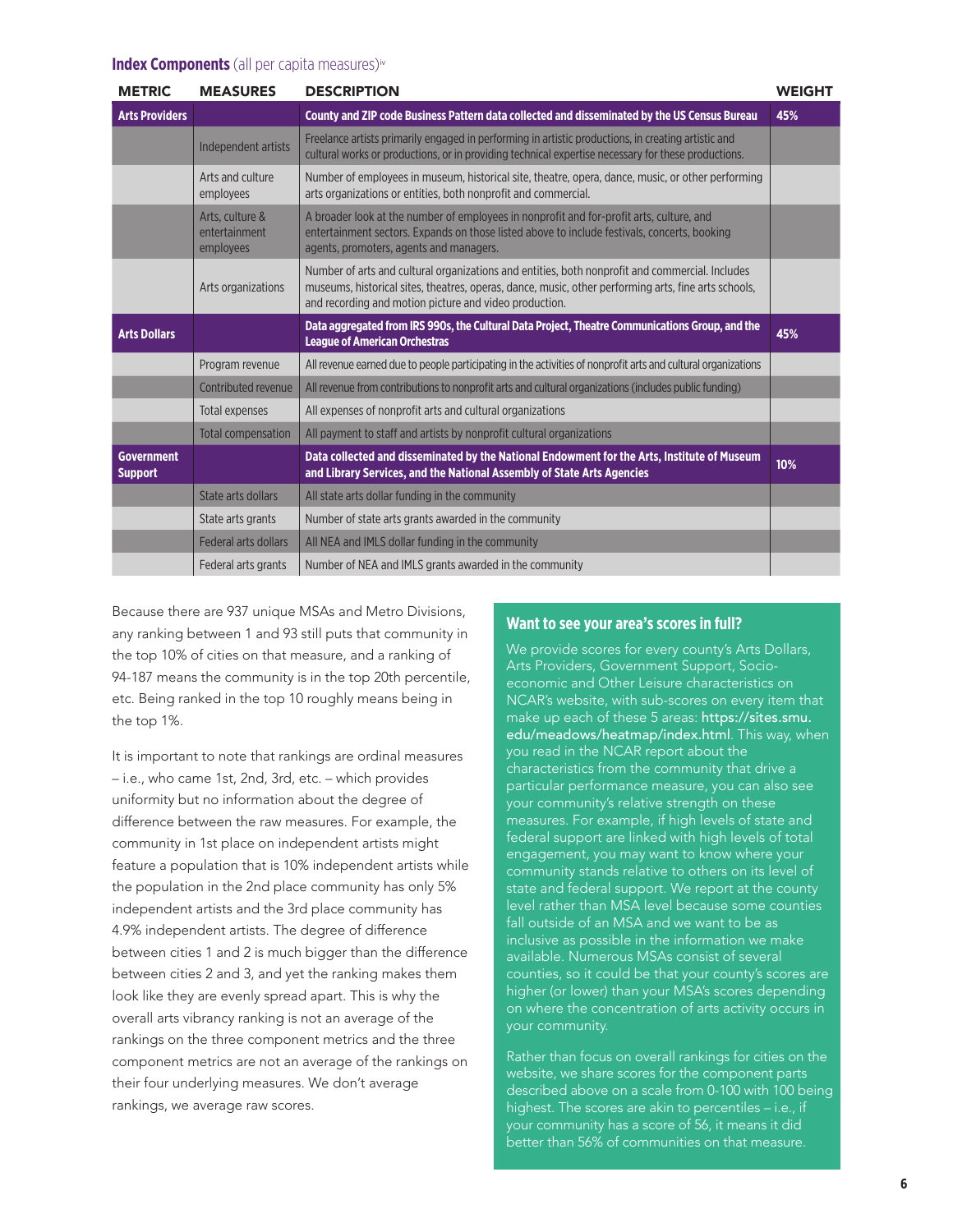### **LARGE MSAs**

This section provides details for the top 20 arts-vibrant communities with population over 1,000,000. The rankings on the metrics and measures are from 1 to 937 since there are 937 unique MSAs and Metro Divisions. We offer insights into each community's arts and cultural scene and report rankings for Arts Providers, Arts Dollars and Government Support, as well as the rankings of the underlying measures. Subtle distinctions often emerge that illuminate particular strengths. Again, we weight Arts Providers and Arts Dollars at 45% each and Government Support at 10%.

Fifteen of the 20 have a population under 3 million. Boston, MA, and Cambridge-Newton-Framingham, MA – two of the three Metro Divisions that make up the larger Boston-Cambridge-Newton, MA-NH, MSA – made the list. The same can be said of two of the three Metro Divisions comprising the San Francisco-Oakland-Hayward, CA, MSA. These very large MSAs have widespread arts vibrancy. By contrast, Chicago-Naperville-Arlington Heights, IL, was the only one of four Metro Divisions of the Chicago-Naperville-Elgin, IL-IN-WI, MSA, to make the list. Philadelphia was the only Metro Division on the list of the four divisions that make up the larger Philadelphia-Camden-Wilmington, PA-NJ-DE-MD, MSA. These large, metropolitan regions appear to have high arts vibrancy in the core urban area that is not prevalent in the surrounding areas.

### **#1 Washington-Arlington-Alexandria, DC-VA-MD-WV** (pop. 4,759,615)

The Washington-Arlington-Alexandria Metro Division covers all of the Washington-Arlington-Alexandria MSA except Frederick and Montgomery counties. Home to many world-class museums and a dynamic performing arts scene, Washington ranked #1 overall in Arts Dollars and on each of the four sub-measures: contributed revenue, program revenue, total compensation and total expenses. Although there are many small and mid-size arts and cultural organizations in every arts and culture sector, DC is especially rich in large organizations: the National Gallery of Art, Corcoran Gallery of Art, The Phillips Collection, the many Smithsonian Institution museums, the Renwick Gallery, Shakespeare Theater Company, Ford's Theater, The National Theater, and Arena Stage. The John F. Kennedy Center for the Performing Arts houses the

| <b>Arts Providers</b>     |                                         | <b>57th</b> |
|---------------------------|-----------------------------------------|-------------|
|                           | Independent artists                     | 91st        |
|                           | Arts and culture employees              | 16th        |
|                           | Arts, culture & entertainment employees | 109th       |
|                           | Arts organizations                      | 46th        |
| <b>Arts Dollars</b>       |                                         | 1st         |
|                           | Program revenue                         | 1st         |
|                           | Contributed revenue                     | 1st         |
|                           | Total expenses                          | 1st         |
|                           | <b>Total compensation</b>               | 1st         |
| <b>Government Support</b> |                                         | 28th        |
|                           | State arts dollars                      | 134th       |
|                           | State arts grants                       | 293rd       |
|                           | <b>Federal arts dollars</b>             | 47th        |
|                           | Federal arts grants                     | 6th         |

Washington National Opera, National Symphony Orchestra and Suzanne Farrell Ballet in addition to offering its own programming, and its artistic constituents are many. The Washington community's Art Museum, Other Museum, PAC, Symphony and Theater sectors all rank in the top 1% on Arts Dollars per capita. The DC Metro Division is a thriving hub of arts activity that is home to several of the nation's arts service organizations including Americans for the Arts, Chorus America Association and Dance USA. Being the nation's capital, it has an international population and a plethora of organizations that promote cultural and ethnic awareness. Although Washington, DC, is not a state, District of Columbia funding is reported as state funding through the National Assembly of State Arts Agencies.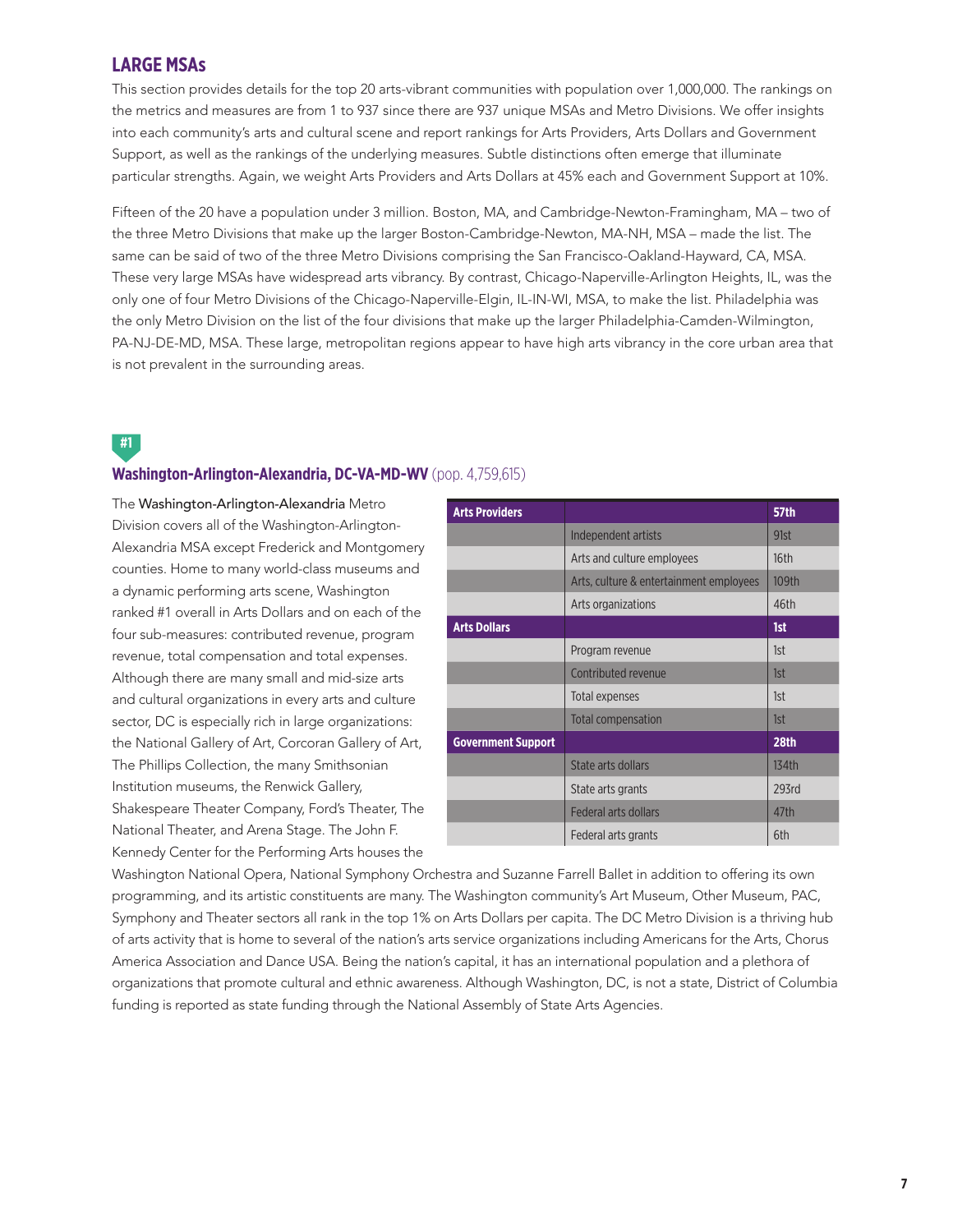### **Nashville-Davidson-Murfreesboro-Franklin, TN** (pop. 1,792,649)

Nashville-Davidson-Murfreesboro-Franklin, TN, has long been known for its expansive music scene, but the emergence of world-class visual arts and performing arts options has put Nashville – Music City – on the map as an artistic and culturally rich destination. Nashville claims to be the largest songwriter community in the world, with a strong presence of Americana-focused artisans and artists. There is robust public support for the arts at the local level, and individual philanthropists have helped propel growth of some of the larger cultural institutions in the last decade. To attract and nurture emerging artists in all genres, Nashville leaders recently pooled funds to create Periscope, a six-week artist boot camp that provides artists with pre-IPO startup training. Music and recording activity in Nashville exceeds

| <b>Arts Providers</b>     |                                         | 7 <sup>th</sup>  |
|---------------------------|-----------------------------------------|------------------|
|                           | Independent artists                     | gth              |
|                           | Arts and culture employees              | 7 <sup>th</sup>  |
|                           | Arts, culture & entertainment employees | 39th             |
|                           | Arts organizations                      | 2 <sub>nd</sub>  |
| <b>Arts Dollars</b>       |                                         | 12 <sup>th</sup> |
|                           | Program revenue                         | 10 <sup>th</sup> |
|                           | Contributed revenue                     | 23 <sup>rd</sup> |
|                           | Total expenses                          | 11 <sup>th</sup> |
|                           | Total compensation                      | 16 <sup>th</sup> |
| <b>Government Support</b> |                                         | 16 <sup>th</sup> |
|                           | State arts dollars                      | 31 <sup>st</sup> |
|                           | State arts grants                       | 78 <sup>th</sup> |
|                           | Federal arts dollars                    | 57 <sup>th</sup> |
|                           | Federal arts grants                     | 47 <sup>th</sup> |
|                           |                                         |                  |

the level found in 99% of other communities. The Frist Center for the Visual Arts is the anchor for a rapidly expanding visual arts scene. The Tennessee Performing Arts Center and the Schermerhorn Symphony Center are main performing arts venues. Nashville is in the top 5% of all cities on the Arts Dollars, Arts Providers and Government Support measures.

**#3**

**#2**

#### **New York-Jersey City-White Plains, NY-NJ** (pop. 14,327,098)

The New York-Jersey City-White Plains, NY-NJ, Metro Division spans the five boroughs of New York City as well as six counties in New Jersey and three Hudson Valley counties. The diversity of options dispersed throughout New York City's five boroughs makes the Metro Division unique. These include art in almost every genre imaginable ranging from small, local organizations to large, internationally known icons. New York's scores on our measures echo its strength and diversity across art forms, with Arts Dollars per capita ranked in the top 10% for nearly every arts and cultural sector. It is worth pointing out that our Arts Dollars measures do not include for-profit Broadway theaters, but our Arts Providers measures capture the employees and independent artists who work in the commercial theater sector. The arts are scattered

| <b>Arts Providers</b>     |                                         | 10 <sup>th</sup>  |
|---------------------------|-----------------------------------------|-------------------|
|                           | Independent artists                     | 6 <sup>th</sup>   |
|                           | Arts and culture employees              | 12 <sup>th</sup>  |
|                           | Arts, culture & entertainment employees | 45 <sup>th</sup>  |
|                           | Arts organizations                      | 3 <sup>rd</sup>   |
| <b>Arts Dollars</b>       |                                         | 18 <sup>th</sup>  |
|                           | Program revenue                         | 21 <sup>st</sup>  |
|                           | Contributed revenue                     | 31 <sup>st</sup>  |
|                           | Total expenses                          | 14 <sup>th</sup>  |
|                           | Total compensation                      | 15 <sup>th</sup>  |
| <b>Government Support</b> |                                         | <b>gth</b>        |
|                           | State arts dollars                      | 43 <sup>rd</sup>  |
|                           | State arts grants                       | 28 <sup>th</sup>  |
|                           | <b>Federal arts dollars</b>             | 143 <sup>rd</sup> |
|                           | Federal arts grants                     | 5 <sup>th</sup>   |

across the five boroughs and beyond, and there are numerous clusters of arts and cultural activity such as the Chelsea gallery district, the Downtown Brooklyn Cultural District, Museum Mile on Manhattan's Upper East Side, and Lincoln Center for the Performing Arts, which collectively represent a range of performing and visual arts including the Philharmonic Orchestra, ballets and opera companies. New York's historical and future role in the arts is captured by the World Cities Culture Forum: "From the Yiddish theatre tradition of Manhattan's Lower East Side, to the evolution of Broadway, to the jazz and literary contributions of the Harlem Renaissance, to the cultivation of Hip Hop in the Bronx,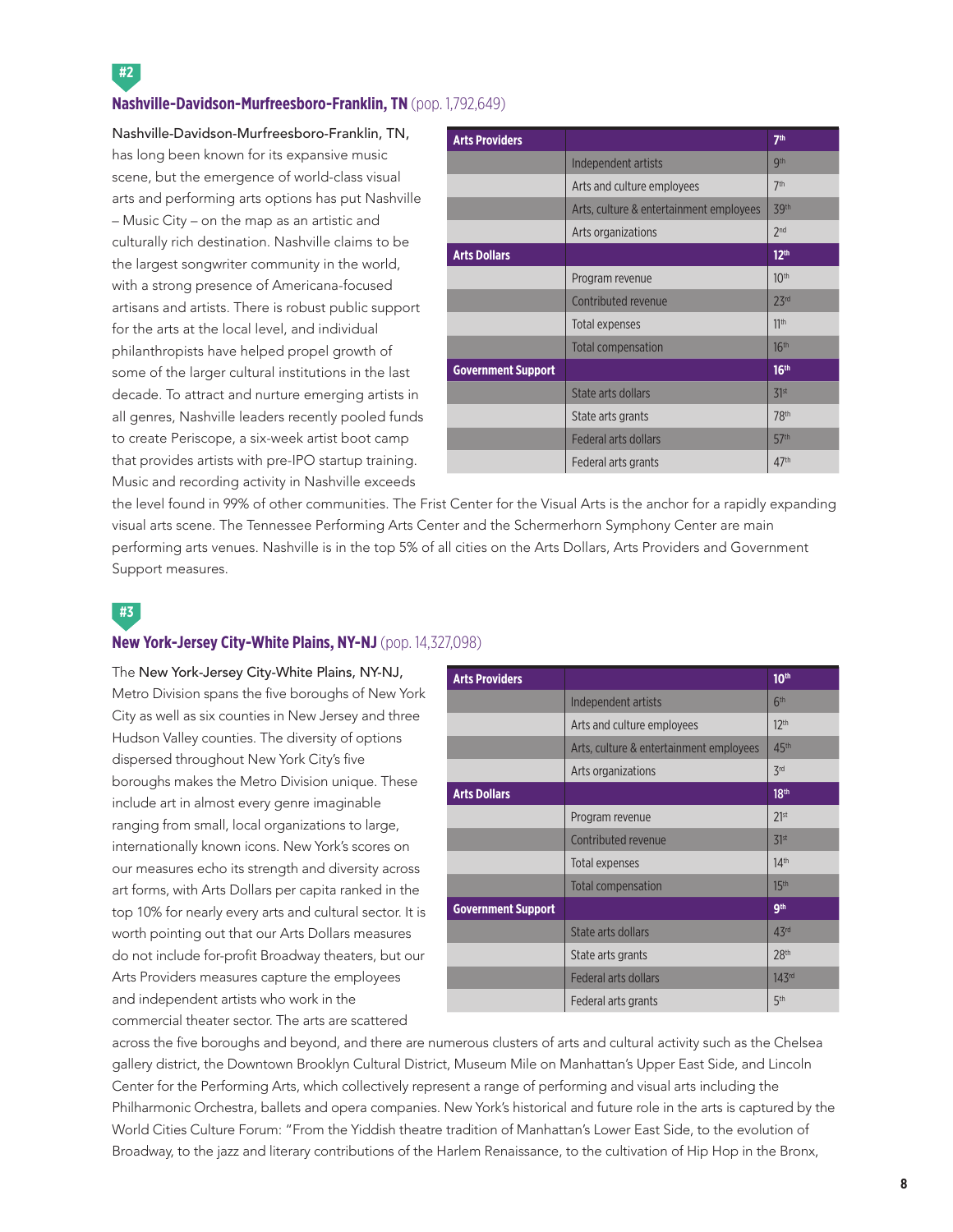New York's cultural communities have played a central role in fostering both the diversity and the vibrancy crucial to the future success of the city... The Mayor has committed to building 1,500 units of affordable living and working space for artists and 500 work spaces for artists available at below-market rates over the next decade. As well as directly benefitting individual artists, these new facilities will be focal points for arts-based organisations and provide gallery and performance spaces open to residents and the surrounding neighbourhood."

### **#4**

#### **San Francisco – Redwood City- South San Francisco, CA** (pop. 1,611,050)

The San Francisco-Redwood City-South San Francisco, CA, Metro Division's arts and cultural landscape enjoys strong representation by organizations of every size and sector. San Francisco's ballet, symphony and opera are highly regarded, tour regularly around the world and are among the highest-budget organizations in the community. Museums range from the Exploratorium to the Cable Car Museum to the San Francisco Museum of Modern Art. The city is home to over 1,000 murals, which are funded in part by the Art Enrichment Ordinance. The Ordinance requires that 2% of gross construction costs of civic building projects be allocated to public art, enabling public spaces to reflect the multicultural histories and political movements of San Francisco. Many employees of tech

| <b>Arts Providers</b>     |                                         | 20 <sup>th</sup>  |
|---------------------------|-----------------------------------------|-------------------|
|                           | Independent artists                     | 66 <sup>th</sup>  |
|                           | Arts and culture employees              | 4 <sup>th</sup>   |
|                           | Arts, culture & entertainment employees | 63 <sup>rd</sup>  |
|                           | Arts organizations                      | 14 <sup>th</sup>  |
| <b>Arts Dollars</b>       |                                         | 7 <sup>th</sup>   |
|                           | Program revenue                         | 11 <sup>th</sup>  |
|                           | Contributed revenue                     | gth               |
|                           | Total expenses                          | 6 <sup>th</sup>   |
|                           | <b>Total compensation</b>               | 6 <sup>th</sup>   |
| <b>Government Support</b> |                                         | 102 <sup>nd</sup> |
|                           | State arts dollars                      | 737 <sup>th</sup> |
|                           | State arts grants                       | 580 <sup>th</sup> |
|                           | Federal arts dollars                    | 38 <sup>th</sup>  |
|                           | Federal arts grants                     | 4 <sup>th</sup>   |

companies direct their giving to the arts. San Francisco has an active and thriving "alternative/counter culture" arts community as well. Many are active in the annual Burning Man event. Grants for the Arts/Hotel Tax Fund is a city department that funds arts organizations and supports an arts promotion position within the city's destination marketing organization. Arts Dollars scores for every arts and cultural sector except PACs and Community-based organizations are in the top 10% of all cities. San Francisco is ranked #4 in the country on number of arts and culture employees and #6 on total compensation to arts and culture employees.

### **#5**

#### **Los Angeles – Long Beach – Glendale, CA** (pop. 10,116,705)

Los Angeles-Long Beach-Glendale, CA's signature industries, outstanding art schools, enviable year-round climate, vast, inexpensive options for work space, and welcoming attitude toward nonconformists have been magnets for visual and performing artists looking to push creative boundaries for nearly a century. Today, Los Angeles boasts more artists and arts organizations per capita than any community in the U.S. Moreover, the vast wealth and subsequent generosity of early entrepreneurs have resulted in Los Angeles becoming home to some of the world's most important art museums and collections, such as The J. Paul Getty Museum, the Hammer Museum, the Los Angeles County Museum of Art, the Norton Simon Museum, The

| <b>Arts Providers</b>     |                                         | 3 <sup>rd</sup>   |
|---------------------------|-----------------------------------------|-------------------|
|                           | Independent artists                     | 1 <sup>st</sup>   |
|                           | Arts and culture employees              | 188 <sup>th</sup> |
|                           | Arts, culture & entertainment employees | 32 <sup>nd</sup>  |
|                           | Arts organizations                      | 1 <sup>st</sup>   |
| <b>Arts Dollars</b>       |                                         | 78 <sup>th</sup>  |
|                           | Program revenue                         | 76 <sup>th</sup>  |
|                           | Contributed revenue                     | 84th              |
|                           | Total expenses                          | 90 <sup>th</sup>  |
|                           | <b>Total compensation</b>               | 84th              |
| <b>Government Support</b> |                                         | 852 <sup>nd</sup> |
|                           | State arts dollars                      | 921 <sup>st</sup> |
|                           | State arts grants                       | 923rd             |
|                           | <b>Federal arts dollars</b>             | 383rd             |
|                           | Federal arts grants                     | 121 <sup>st</sup> |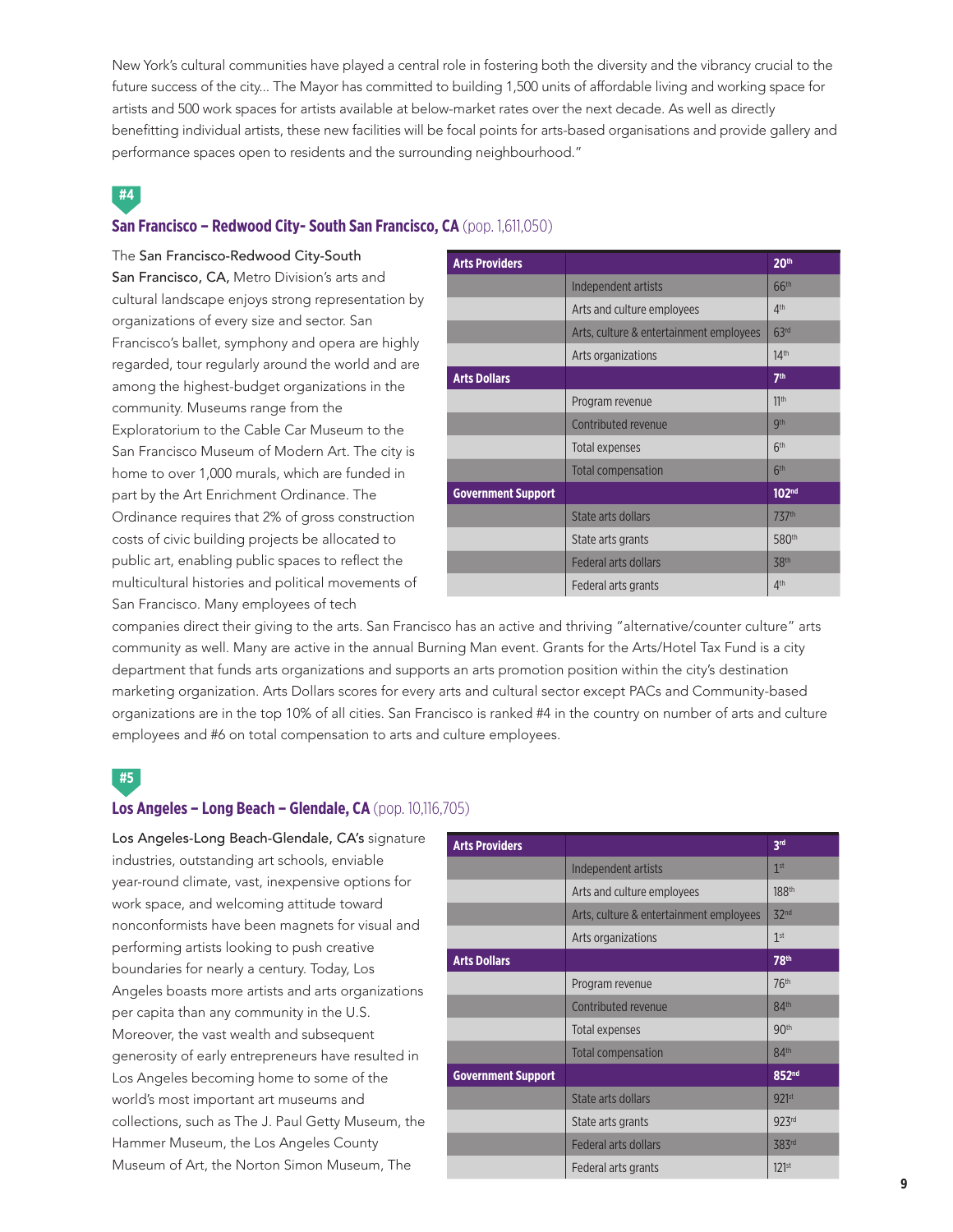Huntington Library, Art Collections and Botanical Gardens, and most recently The Broad Museum. L.A. also features more than 400 independent art galleries. For the performing arts, Los Angeles is home to the world-renowned Music Center, with its acclaimed buildings and performing arts companies; the Hollywood Bowl, the largest performing arts amphitheater in the world; and hundreds of smaller professional theater companies and music ensembles throughout the region. While state arts funding per capita in Los Angeles is among the lowest in the nation, the community fares better on federal arts grants.

### **#6 BOSTON, MA** (pop. 1,966,530)

The Boston, MA, Metro Division's arts community thrives on collaboration, innovation and partnerships, in the Metro Division itself and with organizations located across the Charles River in Cambridge. Organizations like the Boston Center for the Arts, StageSource, ArtsEmerson, Huntington Theatre Company and ArtsBoston demonstrate the efficacy of this model. From small outfits like Commonwealth Shakespeare Company and Speakeasy Stage Company, to mid-sized, award-winning production companies like the Huntington to Broadway in Boston and the Citi Performing Arts Center, Boston has multiple tiers dedicated to the arts. Iconic institutions abound, such as Symphony Hall, the Museum of Fine Arts (MFA), the Isabella Stewart Gardner Museum and the Institute of Contemporary Art-Boston. While

| <b>Arts Providers</b>     |                                         | 65 <sup>th</sup>  |
|---------------------------|-----------------------------------------|-------------------|
|                           | Independent artists                     | 162 <sup>nd</sup> |
|                           | Arts and culture employees              | 25 <sup>th</sup>  |
|                           | Arts, culture & entertainment employees | 92 <sub>nd</sub>  |
|                           | Arts organizations                      | 45 <sup>th</sup>  |
| <b>Arts Dollars</b>       |                                         | <b>gth</b>        |
|                           | Program revenue                         | 6 <sup>th</sup>   |
|                           | Contributed revenue                     | 14 <sup>th</sup>  |
|                           | Total expenses                          | 7 <sup>th</sup>   |
|                           | <b>Total compensation</b>               | 8 <sup>th</sup>   |
| <b>Government Support</b> |                                         | 29th              |
|                           | State arts dollars                      | $104^{th}$        |
|                           | State arts grants                       | 71 <sup>st</sup>  |
|                           | Federal arts dollars                    | 118 <sup>th</sup> |
|                           | Federal arts grants                     | 22 <sub>nd</sub>  |

arts organizations interact constantly, they are quite spread out geographically. The Boston, MA, Metro Division includes Norfolk, Plymouth and Suffolk Counties. Boston's Arts Education, Art Museum, Dance, and Symphony sectors rank in the top 10 in the country in Arts Dollars.

### **#7**

#### **MINNEAPOLIS – ST. PAUL – BLOOMINGTON, MN-WI** (pop. 3,495,176)

Minneapolis-St. Paul-Bloomington, MN-WI, has a vibrant literary and publishing scene, strong theaters, foundations and support for individual artists, a great orchestra as well as support for Native American voices. It ranks #6 in Government Support and attracts more state arts dollars per capita than any other statistical area. Minneapolis-St. Paul also ranks #12 on total compensation to those working in arts and cultural organizations. The Walker Art Center, The Minneapolis Institute of Arts, The Weisman Art Museum and The Museum of Russian Art anchor the visual arts scene. The area's dynamic theater scene includes companies such as the Illusion, Jungle, Mixed Blood, Penumbra, Mu Performing Arts, Bedlam Theatre, Red Eye, Theater Latté Da, In the Heart of the Beast Puppet and Mask Theatre, Lundstrum Center for the Performing Arts and the

| <b>Arts Providers</b>     |                                         | 38 <sup>th</sup>  |
|---------------------------|-----------------------------------------|-------------------|
|                           | Independent artists                     | 52 <sup>nd</sup>  |
|                           | Arts and culture employees              | 29th              |
|                           | Arts, culture & entertainment employees | 137 <sup>th</sup> |
|                           | Arts organizations                      | 29th              |
| <b>Arts Dollars</b>       |                                         | 14 <sup>th</sup>  |
|                           | Program revenue                         | 19th              |
|                           | Contributed revenue                     | 20 <sup>th</sup>  |
|                           | Total expenses                          | 15 <sup>th</sup>  |
|                           | <b>Total compensation</b>               | 12 <sup>th</sup>  |
| <b>Government Support</b> |                                         | 6 <sup>th</sup>   |
|                           | State arts dollars                      | 1 <sup>st</sup>   |
|                           | State arts grants                       | 47 <sup>th</sup>  |
|                           | Federal arts dollars                    | 114 <sup>th</sup> |
|                           | Federal arts grants                     | 10 <sup>th</sup>  |

Children's Theatre Company. The Guthrie Theater, the area's largest theater company, occupies a three-stage complex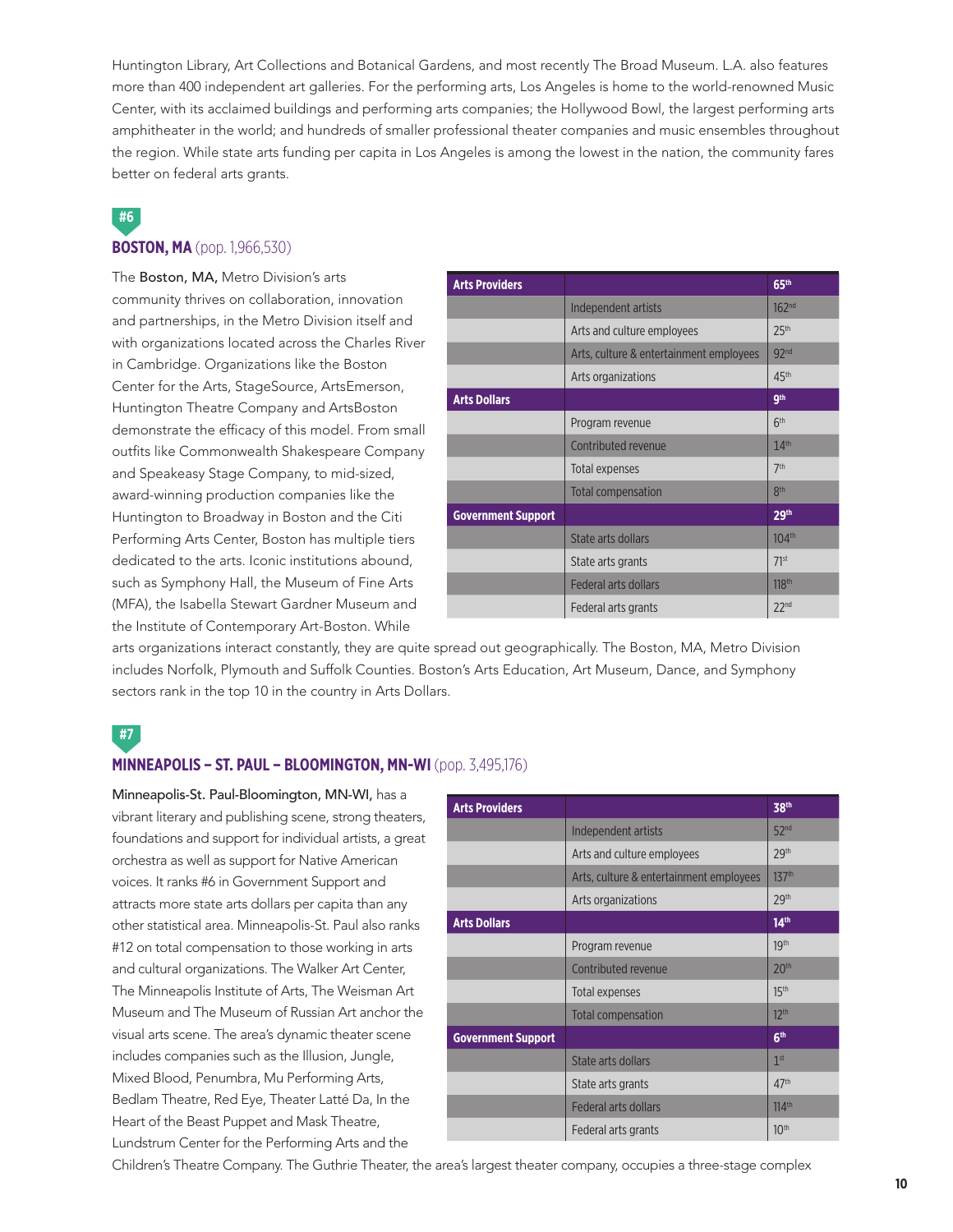overlooking the Mississippi River. The Minnesota Orchestra and Minnesota Opera are based in Minneapolis and the Science Museum of Minnesota and Minnesota Children's Museum are in St. Paul. Home to Minnesota Fringe Festival, the largest non-juried performing arts festival in the U.S., Minneapolis has the largest literary and book center in the U.S., Open Book. There are numerous community-based organizations that focus on cultural and ethnic awareness and folk arts. All sectors except 'Other' Museums and PACs fall in the top 10% of cities on strength of Arts Dollars.

### **#8**

### **SILVER SPRING – FREDERICK – ROCKVILLE, MD** (pop. 1,274,122)

Silver Spring-Frederick-Rockville, MD, Metro Division, which encompasses Montgomery County and Frederick County, is part of the greater Washington-Arlington-Alexandria, DC-VA-MD-WV Metropolitan Statistical Area. Being partly inside the Capital Beltway, its arts and culture vibrancy benefits from being a close suburb of DC, as evidenced by its #5 ranking on compensation to arts & culture employees and total expenses, as well as a #4 ranking on contributed revenue. In addition to access to DC's arts and cultural offerings, Silver Spring is home to the Strathmore, the American Film Institute's AFI Silver Theatre and Culture Center, as well as several entertainment, musical and ethnic festivals, the most notable of which are AFI DOCS and The Silver Spring Jazz Festival. Other notable organizations are the

| <b>Arts Providers</b>     |                                         | 110 <sup>th</sup> |
|---------------------------|-----------------------------------------|-------------------|
|                           | Independent artists                     | 103 <sup>rd</sup> |
|                           | Arts and culture employees              | 67 <sup>th</sup>  |
|                           | Arts, culture & entertainment employees | 317th             |
|                           | Arts organizations                      | 76 <sup>th</sup>  |
| <b>Arts Dollars</b>       |                                         | 5 <sup>th</sup>   |
|                           | Program revenue                         | 23 <sup>rd</sup>  |
|                           | Contributed revenue                     | 4 <sup>th</sup>   |
|                           | Total expenses                          | 5 <sup>th</sup>   |
|                           | <b>Total compensation</b>               | 5 <sup>th</sup>   |
| <b>Government Support</b> |                                         | 56 <sup>th</sup>  |
|                           | State arts dollars                      | 82 <sup>nd</sup>  |
|                           | State arts grants                       | 281 <sup>st</sup> |
|                           | Federal arts dollars                    | 113 <sup>th</sup> |
|                           | Federal arts grants                     | 32 <sub>nd</sub>  |

Washington International Piano Festival, the Olney Theatre Center, Round House Theatre, Imagination Stage and the Weinberg Center for the Arts. Montgomery County has more than two dozen arts education organizations and two dozen dance companies.

### **#9**

#### **SEATTLE – BELLEVUE – EVERETT, WA** (pop. 2,839,550)

In Seattle, WA, art is viewed as essential and it is integrated into daily life, whether as artistdesigned manhole covers and artist-made building parts for new construction, or the Seattle Department of Transportation's official "Art Plan." It has large, established institutions that tend to be clustered in two primary neighborhoods: Downtown and the Seattle Center. It has a large ecosystem of smaller arts organizations in every genre, in just about every neighborhood. Seattle has been recognized nationally and internationally for leadership and innovation in theatre, music, glass art and literary arts, and is one of only a handful of U.S. cities to have a top-tier symphony, ballet and opera. The City's Office of Arts & Culture is a cabinet-level department that enjoys a dedicated revenue stream and, at the county

| <b>Arts Providers</b>     |                                         | 30 <sup>th</sup>    |
|---------------------------|-----------------------------------------|---------------------|
|                           | Independent artists                     | 65 <sup>th</sup>    |
|                           | Arts and culture employees              | 46 <sup>th</sup>    |
|                           | Arts, culture & entertainment employees | 56 <sup>th</sup>    |
|                           | Arts organizations                      | 25 <sup>th</sup>    |
| <b>Arts Dollars</b>       |                                         | 25 <sup>th</sup>    |
|                           | Program revenue                         | 15 <sup>th</sup>    |
|                           | Contributed revenue                     | 53rd                |
|                           | Total expenses                          | 27 <sup>th</sup>    |
|                           | <b>Total compensation</b>               | 27 <sup>th</sup>    |
| <b>Government Support</b> |                                         | $114$ <sup>th</sup> |
|                           | State arts dollars                      | 709th               |
|                           | State arts grants                       | 393rd               |
|                           | <b>Federal arts dollars</b>             | 25 <sup>th</sup>    |
|                           | Federal arts grants                     | 12 <sup>th</sup>    |

level, 4Culture provides critical funding for arts, public art, heritage and historic preservation. ArtsFund leads an annual united fund effort for arts & culture. Innovative organizations like Shunpike provide emerging, independent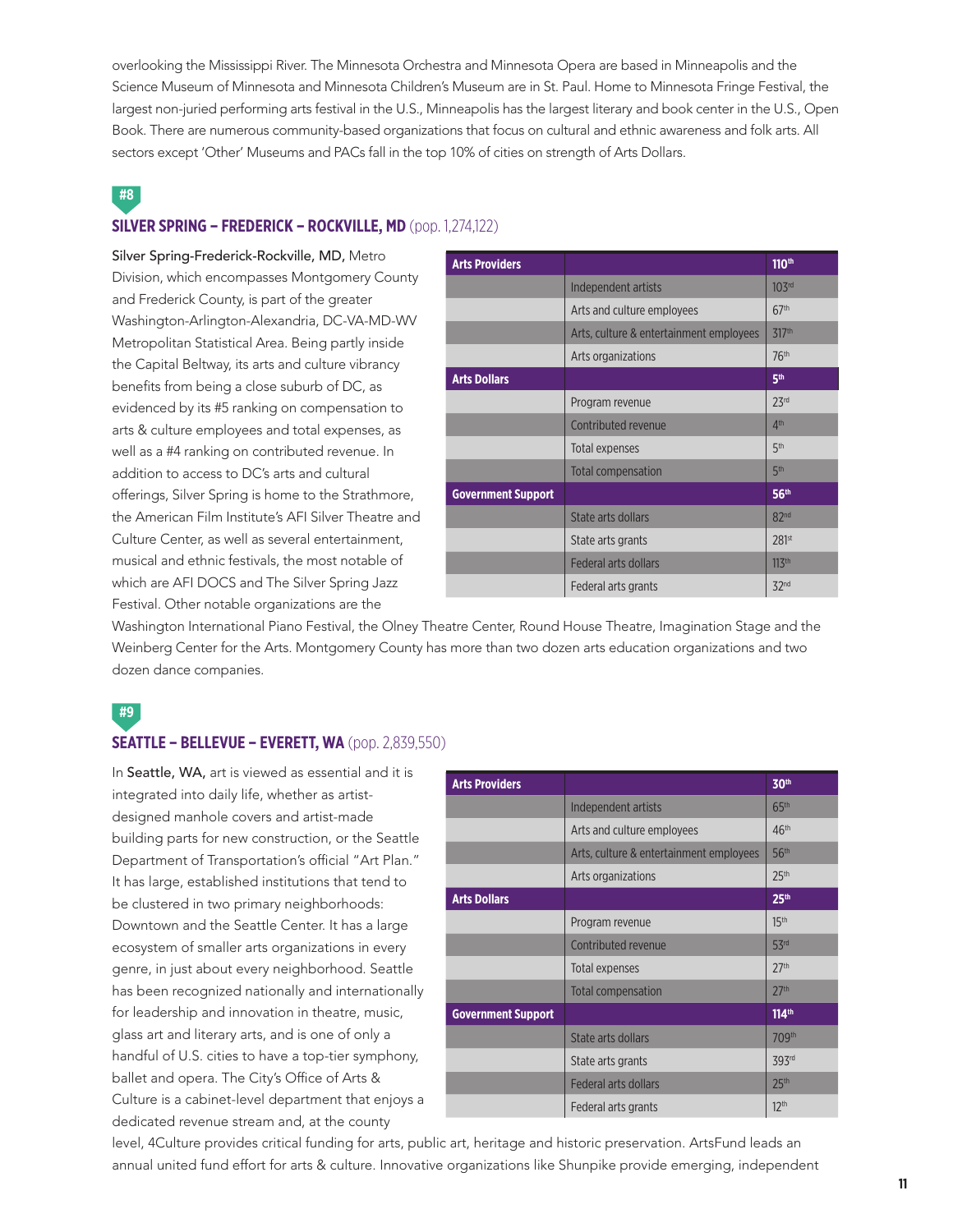artists and small arts organizations support in the form of critical services, resources and opportunities to create success. Although state funding is low, Seattle attracts strong levels of federal arts grants and dollars. Seattle is ranked #30 on Arts Providers and #25 on Arts Dollars, and all of its sub-measures in these areas are well within the top 10% of all cities. Nine of 11 arts sectors in the Seattle community are in the top 10% nationally on Arts Dollars.

### **#10**

### **DENVER – AURORA – LAKEWOOD, CO** (pop. 2,754,258)

In Denver-Aurora-Lakewood, CO, The Museum of Contemporary Art Denver, the Clyfford Still Museum and the Denver Art Museum anchor the visual art scene. Other prominent museums include the Kirkland Museum, the Denver Museum of Nature and Science and the History Colorado Center. The Denver Center for Performing Arts (DCPA), extending four city blocks and with 10 performance spaces, provides extensive and varied arts and education programming. Performing arts organizations that regularly perform at the DCPA include the Colorado Ballet, the Colorado Symphony Orchestra, Opera Colorado and the Denver Center for the Performing Arts' theatrical divisions — Denver Center Attractions, Denver Center Theatre Company and the National Theatre

| <b>Arts Providers</b>     |                                         | 32 <sup>nd</sup>    |
|---------------------------|-----------------------------------------|---------------------|
|                           | Independent artists                     | 59th                |
|                           | Arts and culture employees              | 122 <sup>nd</sup>   |
|                           | Arts, culture & entertainment employees | 71 <sup>st</sup>    |
|                           | Arts organizations                      | 89 <sup>th</sup>    |
| <b>Arts Dollars</b>       |                                         | 23 <sup>rd</sup>    |
|                           | Program revenue                         | 20 <sup>th</sup>    |
|                           | Contributed revenue                     | 29th                |
|                           | Total expenses                          | 23 <sup>rd</sup>    |
|                           | <b>Total compensation</b>               | 31 <sup>st</sup>    |
| <b>Government Support</b> |                                         | 153 <sup>rd</sup>   |
|                           | State arts dollars                      | 537th               |
|                           | State arts grants                       | $431$ <sup>st</sup> |
|                           | <b>Federal arts dollars</b>             | 24 <sup>th</sup>    |
|                           | Federal arts grants                     | 94th                |

Conservatory. The Art Museum, Dance, Music, 'Other' Museum, and PAC sectors' Arts Dollars scores are all in the top 5% of all cities. Denver ranks #24 on federal arts dollars per capita.

### **#11**

#### **NEW ORLEANS – METAIRIE, LA** (pop. 1,251,849)

The New Orleans-Metairie, LA, arts community is rooted in its multicultural history, with French, Spanish, African, Cajun/Acadian and Caribbean influences. This diversity has turned New Orleans into something truly unique, which shows in the art that is created. The obvious example is jazz, but a lot of visual art in New Orleans shares the same mixture of cultural influences. There are galleries scattered throughout the city with a small concentration in the warehouse district. There is the Contemporary Arts Center, Ogden Museum of Southern Art, World War II Museum, New Orleans Museum of Art, New Orleans Ballet Association, New Orleans Opera Association, The New Orleans Jazz and Heritage Foundation and The Louisiana Philharmonic. Most arts organizations, however, are small and most of the music groups freelance. New Orleans is home to the

| <b>Arts Providers</b>     |                                         | 26th              |
|---------------------------|-----------------------------------------|-------------------|
|                           | Independent artists                     | 159 <sup>th</sup> |
|                           | Arts and culture employees              | 52 <sup>nd</sup>  |
|                           | Arts, culture & entertainment employees | 12 <sup>th</sup>  |
|                           | Arts organizations                      | 84th              |
| <b>Arts Dollars</b>       |                                         | 47 <sup>th</sup>  |
|                           | Program revenue                         | 49th              |
|                           | Contributed revenue                     | 56 <sup>th</sup>  |
|                           | Total expenses                          | 53rd              |
|                           | <b>Total compensation</b>               | 71 <sup>st</sup>  |
| <b>Government Support</b> |                                         | 45 <sup>th</sup>  |
|                           | State arts dollars                      | 86 <sup>th</sup>  |
|                           | State arts grants                       | 305 <sup>th</sup> |
|                           | <b>Federal arts dollars</b>             | 87th              |
|                           | Federal arts grants                     | 18 <sup>th</sup>  |

National Performance Network, a national organization supporting artists in the creation and touring of contemporary performing and visual arts. New Orleans attracts artist from all over the world but it is a city that favors its local artists. Local musicians, some of whom have multi-generational connections, often pull huge audiences from the local community. New Orleans ranks #18 on federal arts support and #47 on Arts Dollars. Its Music sector's Arts Dollars per capita are in the top 1%.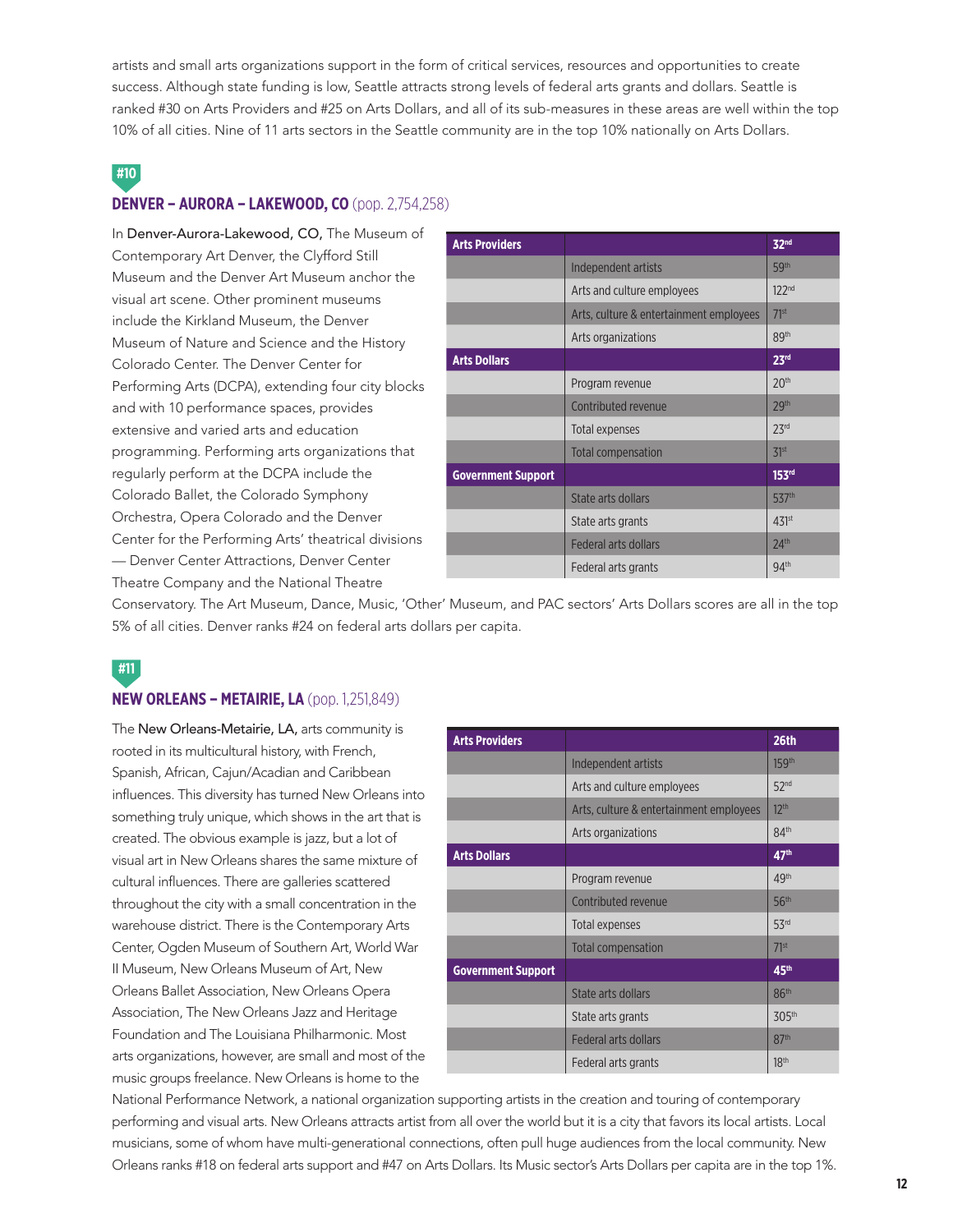### **#12 CHICAGO – NAPERVILLE – ARLINGTON HEIGHTS, IL** (pop. 7,343,641)

Chicago-Naperville-Arlington Heights, IL, Metro Division has world-class arts and cultural organizations, from the Art Institute of Chicago to the Field Museum of Natural History to Hubbard Street Dance. Renowned Chicago theater companies include the Steppenwolf Theatre Company and Victory Gardens Theater in Lincoln Park; the Goodman Theatre in the Loop; and the Chicago Shakespeare Theater at Navy Pier. Broadway in Chicago offers Broadway-style entertainment at five theaters. Chicago's theater community spawned modern improvisational theater and includes the prominent group The Second City. Classical offerings include the Lyric Opera of Chicago, Chicago Opera Theater, Chicago Symphony Orchestra (CSO) and the Chicago Sinfonietta. Other live-music genres that

| <b>Arts Providers</b>     |                                         | 93rd              |
|---------------------------|-----------------------------------------|-------------------|
|                           | Independent artists                     | 96 <sup>th</sup>  |
|                           | Arts and culture employees              | 111 <sup>th</sup> |
|                           | Arts, culture & entertainment employees | 199 <sup>th</sup> |
|                           | Arts organizations                      | 81 <sup>st</sup>  |
| <b>Arts Dollars</b>       |                                         | 10 <sup>th</sup>  |
|                           | Program revenue                         | 8 <sup>th</sup>   |
|                           | Contributed revenue                     | 33rd              |
|                           | Total expenses                          | <b>gth</b>        |
|                           | <b>Total compensation</b>               | 10 <sup>th</sup>  |
| <b>Government Support</b> |                                         | 59 <sup>th</sup>  |
|                           | State arts dollars                      | 155 <sup>th</sup> |
|                           | State arts grants                       | 120 <sup>th</sup> |
|                           | Federal arts dollars                    | 123 <sup>rd</sup> |
|                           | Federal arts grants                     | 50 <sup>th</sup>  |

are part of the cultural heritage include Chicago blues, Chicago soul, jazz and gospel. The city is the site of an influential hip-hop scene and it has been an epicenter for rave culture since the 1980s. There are many universities that contribute to Chicago's arts scene. Important works of outdoor public art abound, providing free access to masterworks. There is strong local public and foundation arts support, and the Chicago Cultural Alliance exists to strengthen ethnic museums and cultural centers in Chicago. Chicago ranks #10 on Arts Dollars and scores in the top 5% on every Arts Dollar measure. Its Art Museum and Opera sectors are in the top 1% for Arts Dollars.

### **#13**

### **ST. LOUIS, MO – IL** (pop. 2,806,207)

The diversity of art produced and presented in St. Louis, MO-IL, spans from the world-renowned Saint Louis Symphony Orchestra to HEARding Cats performance collective to the sculpture collections at the downtown City Garden and Laumeier Sculpture Park in the southwest suburbs. St. Louis scored #26 on Arts Dollars, ranking it in the top 5% of all cities. Arts and culture are accessible to the residents of the region with the majority of the visual arts institutions, such as the Saint Louis Art Museum and the Contemporary Art Museum, being free while other venues offer very affordable prices. This is reflected in St. Louis' rank of #16 on contributed revenue but only #41 on program revenue. Shakespeare Festival of St. Louis takes place for free every summer in a variety of neighborhood locations. Forest Park is

| <b>Arts Providers</b>     |                                         | 117 <sup>th</sup> |
|---------------------------|-----------------------------------------|-------------------|
|                           | Independent artists                     | 275th             |
|                           | Arts and culture employees              | 120 <sup>th</sup> |
|                           | Arts, culture & entertainment employees | 77th              |
|                           | Arts organizations                      | 220 <sup>th</sup> |
| <b>Arts Dollars</b>       |                                         | 26 <sup>th</sup>  |
|                           | Program revenue                         | 41 <sup>st</sup>  |
|                           | Contributed revenue                     | 16 <sup>th</sup>  |
|                           | Total expenses                          | 32 <sup>nd</sup>  |
|                           | <b>Total compensation</b>               | 23 <sup>rd</sup>  |
| <b>Government Support</b> |                                         | 55 <sup>th</sup>  |
|                           | State arts dollars                      | 48 <sup>th</sup>  |
|                           | State arts grants                       | 80 <sup>th</sup>  |
|                           | Federal arts dollars                    | 244th             |
|                           | Federal arts grants                     | 109th             |

the site of the Saint Louis Art Museum, the Missouri History Museum, the Muny Theater and the St. Louis Science Center. Grand Center in mid-town is an arts and entertainment district that includes The Sheldon Concert Hall, the Contemporary Art Museum, the Pulitzer Arts Foundation, Powell Symphony Hall, Jazz at the Bistro, Dance St. Louis and many others. Clayton, a suburb, is home to the Saint Louis Art Fair. The internationally acclaimed Opera Theatre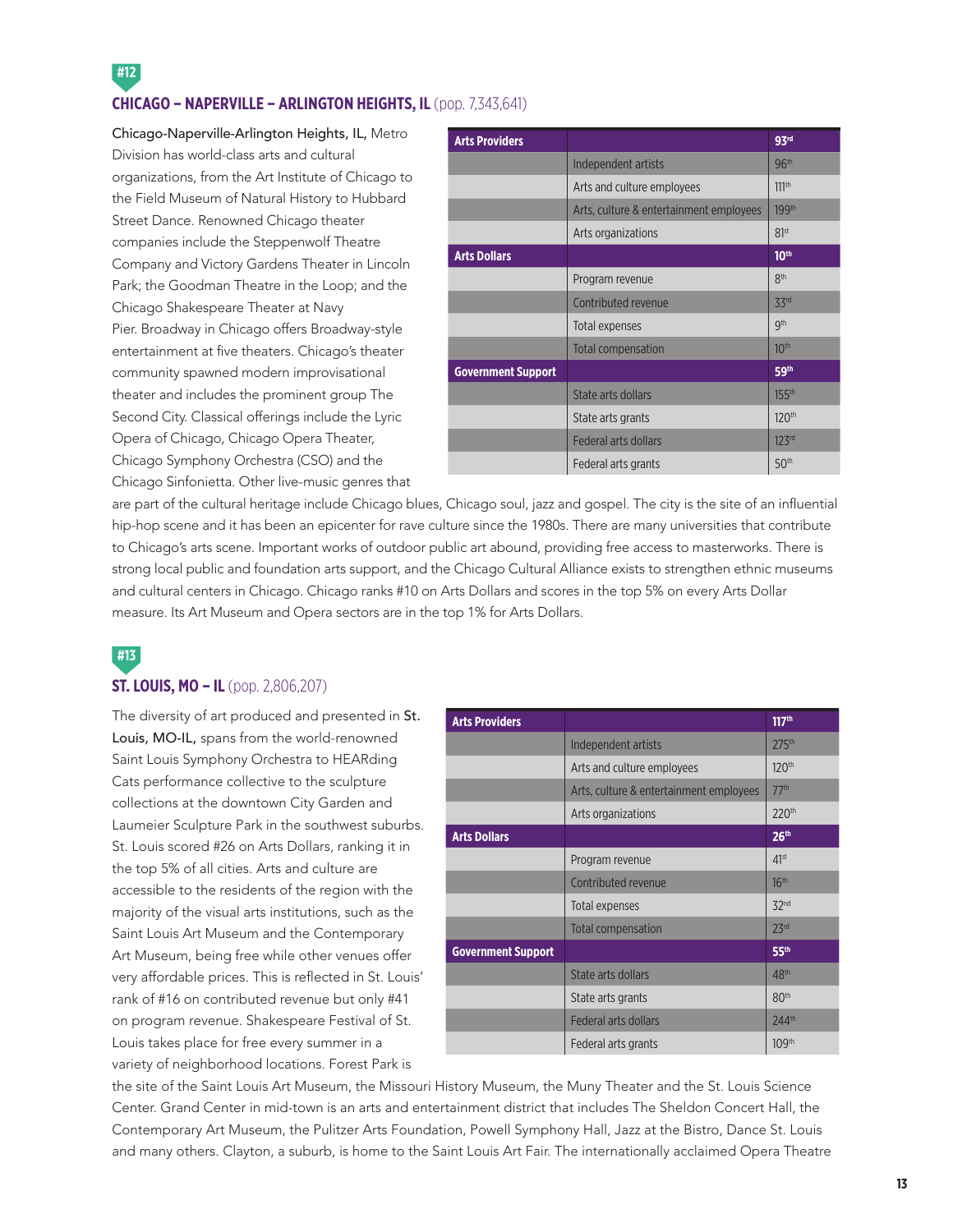of St. Louis and the St. Louis Repertory Theater are located in the western suburban county area. In addition, naturally occurring arts and artists' clusters like the Cherokee Street neighborhood, Maplewood, and the Old North neighborhood offer some exciting new places to discover the arts. Younger artists are attracted to the relatively inexpensive cost of living and the city is a mecca for artists working in arts-based community development, led by The Regional Arts Commission's Community Arts Training Institute. More people attend and participate in the St. Louis arts than attend all St. Louis baseball, football and hockey events combined.

### **#14 NEWARK, NJ – PA** (pop. 2,508,124)

The Newark, NJ-PA, Metro Division spans six counties in New Jersey and Pike County, PA, and is part of the larger New York-Newark-Jersey City, NY-NJ-PA, MSA. It has strong anchor institutions such as the NJPAC, the Newark Museum and Paper Mill Playhouse, as well as extensive community organizations, festivals and programs. But its arts and culture vibrancy benefits to an extent from being a close neighbor to New York, as evidenced in its rank of #22 on arts organizations and #19 on independent artists per capita. Newark itself has a designated Arts District, but the arts are also dispersed, with every ward having its own set of arts organizations such as galleries and performing arts spaces. The Newark Arts Education Roundtable is a consortium of approximately 40 arts organizations

|                                         | 46 <sup>th</sup>    |
|-----------------------------------------|---------------------|
| Independent artists                     | 19th                |
| Arts and culture employees              | 90 <sup>th</sup>    |
| Arts, culture & entertainment employees | $189$ <sup>st</sup> |
| Arts organizations                      | 22 <sub>nd</sub>    |
|                                         | 71 <sup>st</sup>    |
| Program revenue                         | 72 <sub>nd</sub>    |
| Contributed revenue                     | 101 <sup>st</sup>   |
| Total expenses                          | 75th                |
| <b>Total compensation</b>               | 60 <sup>th</sup>    |
|                                         | 41 <sup>st</sup>    |
| State arts dollars                      | 38 <sup>th</sup>    |
| State arts grants                       | 149th               |
| <b>Federal arts dollars</b>             | 250 <sup>th</sup>   |
| Federal arts grants                     | 25 <sup>th</sup>    |
|                                         |                     |

in Newark that are involved in supporting or providing arts education services to children in Newark during in- and out-of-school time. Newark's state arts dollars are in the top 5% of cities, as are its number of federal arts grants.

### **#15**

#### **PHILADELPHIA, PA** (pop. 2,123,257)

Both history and the arts pervade the Philadelphia, PA, Metro Division. Each arts and cultural sector is well represented with a multitude of organizations, and there are world-renowned hallmarks such as the Philadelphia Orchestra and the Philadelphia Museum of Art and, not surprisingly, the city ranks high in Arts Dollars in the Symphony Orchestra sector and in the Art Museum sector. In addition to the concentration of organizations on the Avenue of the Arts, Philly is home to many outstanding institutions with arts and cultural offerings, including The Curtis Institute, the Academy of Vocal Arts, Pennsylvania Academy of Fine Arts and The Moore College of Art and Design. There is a wealth of history and science museums, from the Philadelphia History Museum to the University of Pennsylvania Museum

| <b>Arts Providers</b>     |                                         | $135^{th}$        |
|---------------------------|-----------------------------------------|-------------------|
|                           | Independent artists                     | 209th             |
|                           | Arts and culture employees              | 108 <sup>th</sup> |
|                           | Arts, culture & entertainment employees | 59 <sup>th</sup>  |
|                           | Arts organizations                      | 133 <sup>rd</sup> |
| <b>Arts Dollars</b>       |                                         | 27 <sup>th</sup>  |
|                           | Program revenue                         | 40 <sup>th</sup>  |
|                           | Contributed revenue                     | 35 <sup>th</sup>  |
|                           | Total expenses                          | 26 <sup>th</sup>  |
|                           | <b>Total compensation</b>               | 25 <sup>th</sup>  |
| <b>Government Support</b> |                                         | 35 <sup>th</sup>  |
|                           | State arts dollars                      | 73 <sup>rd</sup>  |
|                           | State arts grants                       | 221 <sup>st</sup> |
|                           | Federal arts dollars                    | 116 <sup>th</sup> |
|                           | Federal arts grants                     | 15 <sup>th</sup>  |

of Archaeology and Anthropology. Philly has three major performing arts centers: the Annenberg Center for the Performing Arts, Kimmel Center and the Mann Center for the Performing Arts. Dance and theatre companies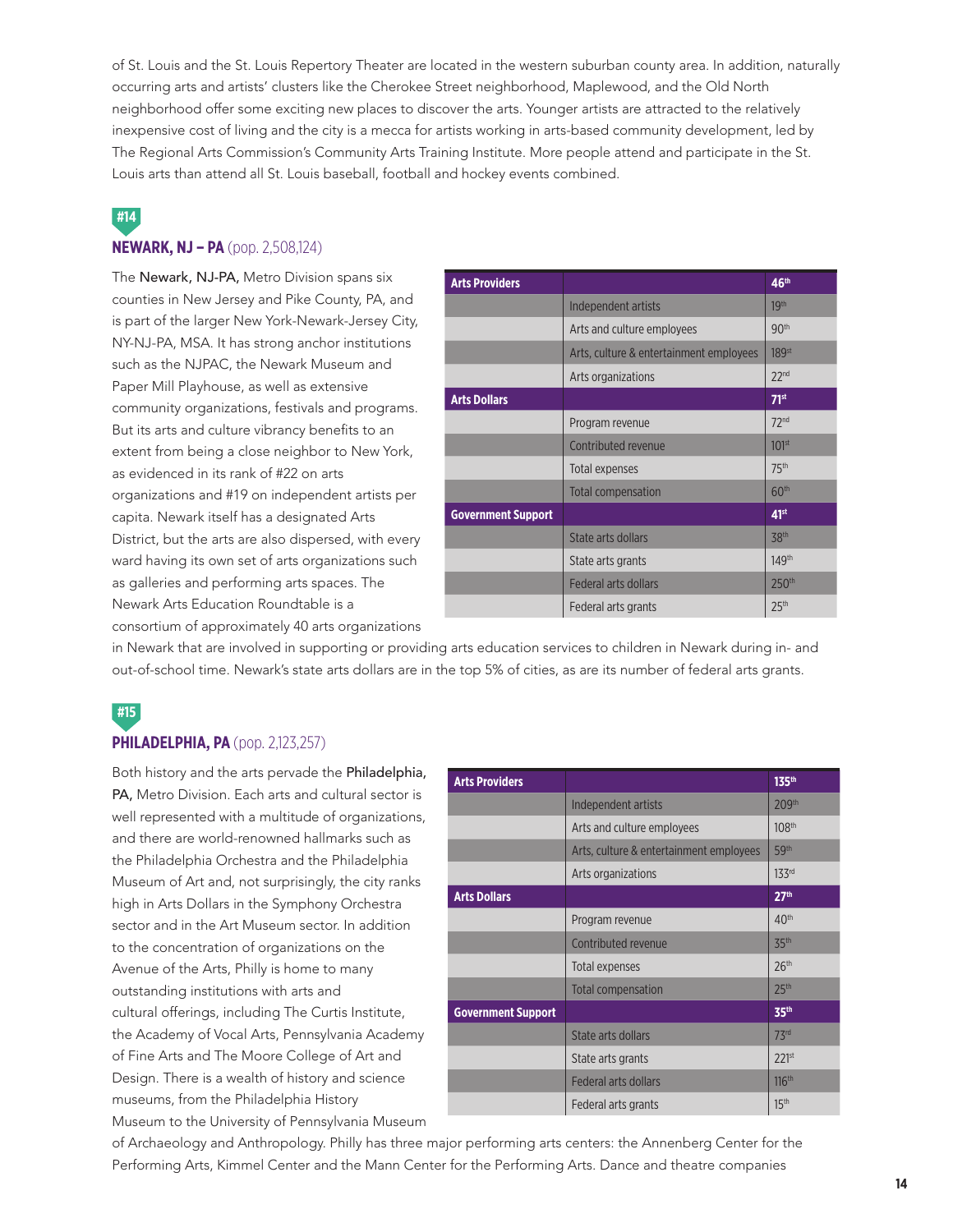abound. Many of Philadelphia's arts and culture nonprofits were founded over 100 years ago, pointing to a long history of support. Today, the Greater Philadelphia Cultural Alliance provides solid support in a myriad of ways and there is strong foundation and local government support for the arts. Philly ranks #27 in Arts Dollars and scores in the top 5% of cities on all Arts Dollar measures.

### **#16**

### **CAMBRIDGE – NEWTON – FRAMINGHAM, MA** (pop. 2,339,406)

Located just across the Charles River from Boston, the Cambridge-Newton-Framingham, MA, Metro Division's arts community is inseparable from the dynamism of its world-class universities, Harvard and MIT. Organizations like American Repertory Theatre, the Harvard Art Museums, Harvard Museum of Natural History, Peabody Museum of Archaeology and Ethnology, Semitic Museum, List Visual Arts Center and MIT Museum are all university-based. Merrimack Repertory Theatre and the Addison Gallery of American Art are wellrespected organizations that reside outside of the density of Cambridge institutions. The high concentration of large museums puts the Cambridge Metro Division in the top 2% in art museum dollars per capita, and 15 symphony orchestras put the Symphony sector Arts Dollars

| <b>Arts Providers</b>     |                                         | 114th             |
|---------------------------|-----------------------------------------|-------------------|
|                           | Independent artists                     | 171 <sup>st</sup> |
|                           | Arts and culture employees              | 112 <sup>th</sup> |
|                           | Arts, culture & entertainment employees | 284th             |
|                           | Arts organizations                      | 54th              |
| <b>Arts Dollars</b>       |                                         | 31 <sup>st</sup>  |
|                           | Program revenue                         | 22 <sub>nd</sub>  |
|                           | Contributed revenue                     | 63 <sup>rd</sup>  |
|                           | Total expenses                          | 29th              |
|                           | Total compensation                      | 24 <sup>th</sup>  |
| <b>Government Support</b> |                                         | 96 <sup>th</sup>  |
|                           | State arts dollars                      | 276th             |
|                           | State arts grants                       | 119 <sup>th</sup> |
|                           | <b>Federal arts dollars</b>             | 201 <sup>st</sup> |
|                           | Federal arts grants                     | 55 <sup>th</sup>  |
|                           |                                         |                   |

rank in the top 5%. In addition, arts education organizations in Essex and Middlesex Counties abound.

**#17**

### **PORTLAND – VANCOUVER – HILLSBORO, OR – WA** (pop. 2,348,247)

Portland-Vancouver-Hillsboro, OR-WA's cultural community is a relatively young yet vibrant arts community that has thrived in recent years. In order to bolster support for the arts community, voters took action in 2012, passing an annual \$35 income tax to support certified art and music teachers in every Portland elementary school, provide operating support for over 45 arts organizations and to create an arts access fund for grants to underserved populations. The metro area has a diverse artistic landscape that showcases artistic strength in many genres. Arts and culture institutions include the Portland Art Museum, Portland Center Stage, Oregon Symphony and Oregon Museum of Science and Industry, as well as mid- and small-size offerings in all disciplines. Portland features a number of eclectic, neighborhood-based arts districts. And the city attracts young and creative talent because

| <b>Arts Providers</b>     |                                         | 52 <sup>nd</sup>  |
|---------------------------|-----------------------------------------|-------------------|
|                           | Independent artists                     | 46 <sup>th</sup>  |
|                           | Arts and culture employees              | 62 <sup>nd</sup>  |
|                           | Arts, culture & entertainment employees | 277th             |
|                           | Arts organizations                      | 37 <sup>th</sup>  |
| <b>Arts Dollars</b>       |                                         | 77 <sup>th</sup>  |
|                           | Program revenue                         | 52 <sup>nd</sup>  |
|                           | Contributed revenue                     | 151 <sup>st</sup> |
|                           | Total expenses                          | 88 <sup>th</sup>  |
|                           | <b>Total compensation</b>               | 65 <sup>th</sup>  |
| <b>Government Support</b> |                                         | 47 <sup>th</sup>  |
|                           | State arts dollars                      | 237th             |
|                           | State arts grants                       | 151 <sup>st</sup> |
|                           | <b>Federal arts dollars</b>             | 29 <sup>th</sup>  |
|                           | Federal arts grants                     | 45th              |

of its natural environment, relative affordability, liberal reputation and passion for all things creative.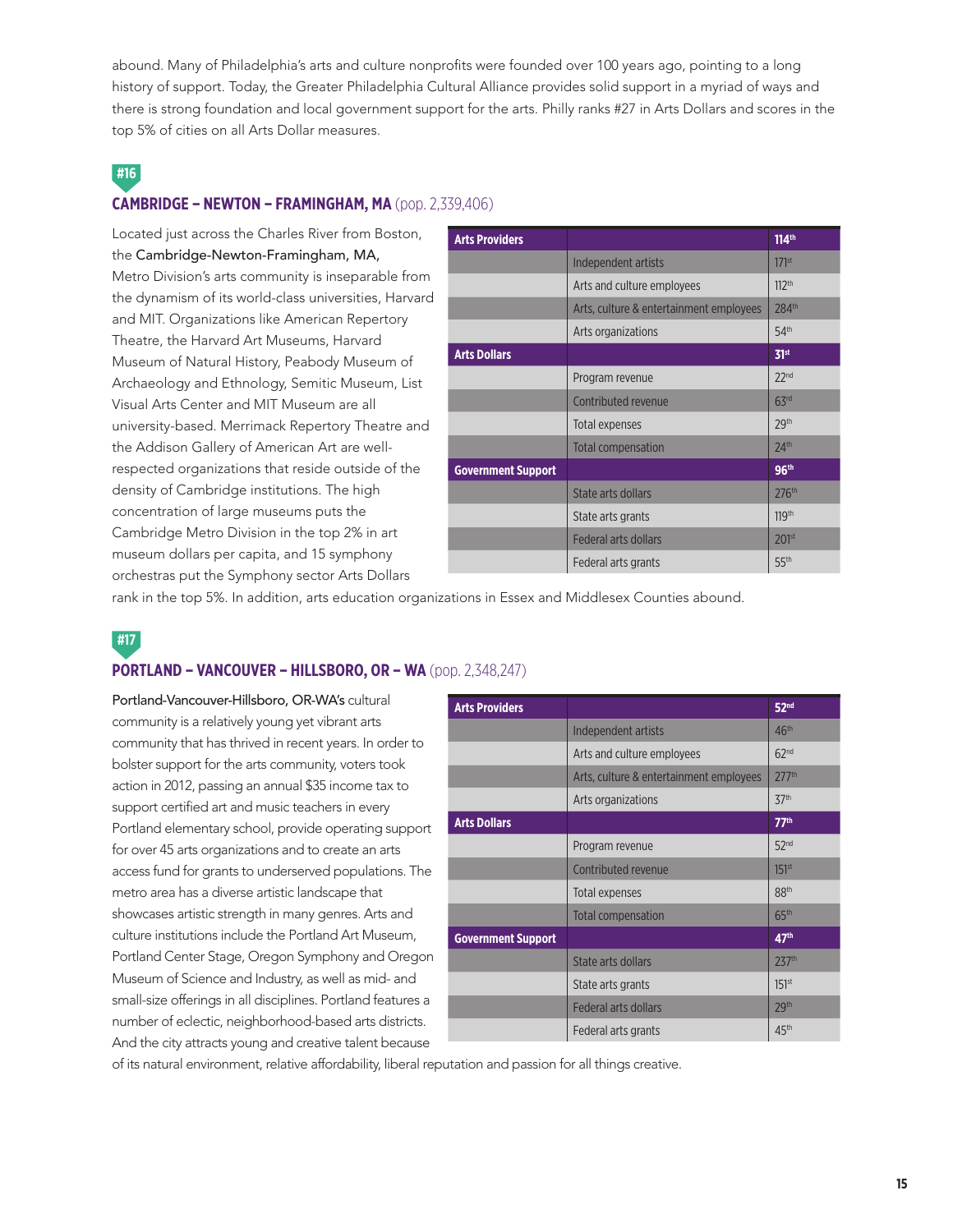**AUSTIN – ROUND ROCK, TX** (pop. 1,943,299)

Well known for its music and movie scenes, Austin – Round Rock, TX, also has a robust, multifaceted arts scene. Billed as the "Live Music Capital of the World," it is no surprise that Austin attracts young musicians. But there has also been an influx of festivals and multicultural events attracting a growing number of visual and film artists. Despite Austin being the 11th largest city in the nation, the majority of arts organizations are small with only about 20 large organizations with budgets exceeding \$1 million, the largest being the Long Center for the Performing Arts. The dynamism of the small arts organizations is reflected in the large number of state (ranked #34) and federal (ranked #24) government grants, even though the level of funding dollars remains relatively low. Additionally, the large number of arts

| <b>Arts Providers</b>     |                                         | 35 <sup>th</sup>    |
|---------------------------|-----------------------------------------|---------------------|
|                           | Independent artists                     | 80 <sup>th</sup>    |
|                           | Arts and culture employees              | 166 <sup>th</sup>   |
|                           | Arts, culture & entertainment employees | 232 <sup>nd</sup>   |
|                           | Arts organizations                      | 27 <sup>th</sup>    |
| <b>Arts Dollars</b>       |                                         | 96 <sup>th</sup>    |
|                           | Program revenue                         | 84th                |
|                           | Contributed revenue                     | 112 <sup>th</sup>   |
|                           | Total expenses                          | 115 <sup>th</sup>   |
|                           | <b>Total compensation</b>               | $134$ <sup>th</sup> |
| <b>Government Support</b> |                                         | 94 <sup>th</sup>    |
|                           | State arts dollars                      | 258 <sup>th</sup>   |
|                           | State arts grants                       | 34th                |
|                           | <b>Federal arts dollars</b>             | 815th               |
|                           | Federal arts grants                     | 24 <sup>th</sup>    |

organizations and independent artists per capita leads to an Arts Providers score in the top 5% of all cities.

### **#19**

**#18**

#### **KANSAS CITY, MO – KS** (pop. 2,071,133)

The Kansas City, MO-KS, metro area features a vibrant, growing and active arts community that is notable for its size, quality, breadth and entrepreneurial characteristics. There has been a resurgence in the arts scene over the last decade, despite challenging economic circumstances, with over \$1.5 billion invested in new arts and cultural venues in the 21st century. The arts in Kansas City are known for being on the leading edge, regularly receiving international acclaim for their artists and arts venues. Kansas City is home to over 165 nonprofit arts and cultural organizations of various sizes, as well as 61 local stages. The demand for these venues is reflected in Kansas City's #28 overall ranking for Arts Dollars, with each Arts Dollar measure falling in the top 5% of cities. Although the majority of the arts groups

| <b>Arts Providers</b>     |                                         | 167 <sup>th</sup> |
|---------------------------|-----------------------------------------|-------------------|
|                           | Independent artists                     | 201 <sup>st</sup> |
|                           | Arts and culture employees              | 237th             |
|                           | Arts, culture & entertainment employees | 299th             |
|                           | Arts organizations                      | 168 <sup>th</sup> |
| <b>Arts Dollars</b>       |                                         | 28 <sup>th</sup>  |
|                           | Program revenue                         | 35 <sup>th</sup>  |
|                           | Contributed revenue                     | 19 <sup>th</sup>  |
|                           | Total expenses                          | 31 <sup>st</sup>  |
|                           | <b>Total compensation</b>               | 36 <sup>th</sup>  |
| <b>Government Support</b> |                                         | 40 <sup>th</sup>  |
|                           | State arts dollars                      | 51 <sup>st</sup>  |
|                           | State arts grants                       | 107 <sup>th</sup> |
|                           | <b>Federal arts dollars</b>             | 109th             |
|                           | Federal arts grants                     | 84th              |

can be found in the urban parts of Kansas City, Missouri, over 6,000 independent artists and arts groups can be found throughout the community. Kansas City has strong arts organizations in multiple areas, including a professional symphony, opera and ballet. Kansas City is also home to the Nelson-Atkins Museum of Art and the Kansas City Repertory Theater. Historically, Kansas City has been home to many visual artists, but more recently has welcomed a great many musicians, writers and performance artists. Additionally, Kansas City is home to the Kansas City Art Institute and the Artist INC, both of which attract young artistic entrepreneurs to the area. The local arts scene finds support from the Kansas City Community Foundation, the Muriel McBrien Kauffman Foundation and corporate funders, enabling artists and arts organizations to continue thriving in the changing landscape.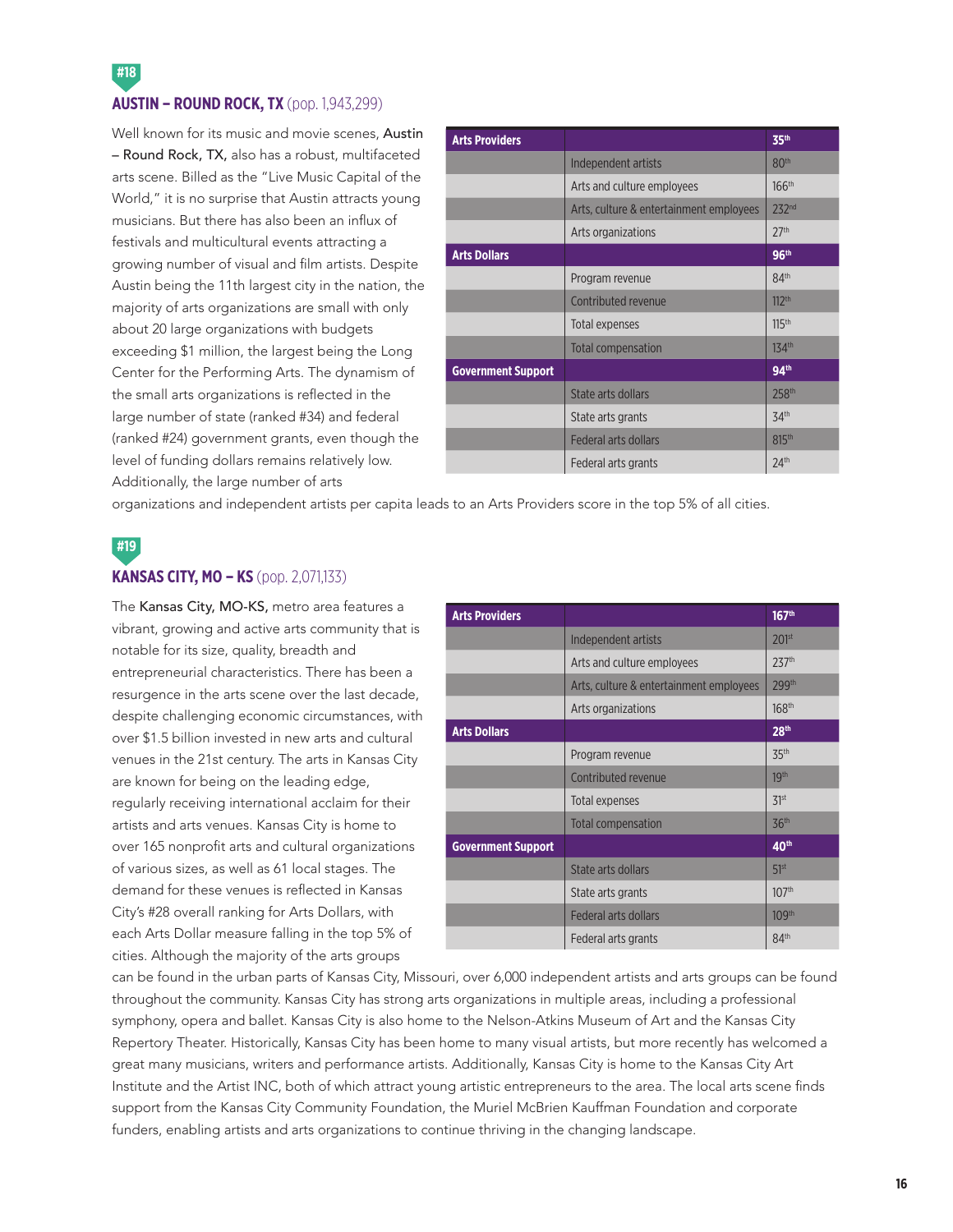### **#20 CHARLOTTE – CONCORD – GASTONIA, NC – SC** (pop. 2,380,314)

#### Charlotte-Concord-Gastonia, NC-SC's

cultural community is unique because it has been built through strong public/private partnerships that created an \$83 million cultural facilities endowment between 1976 and 2007.

The partnership has also supported programmatic efforts that serve the community. Bloomenthal Performing Arts Center, Spirit Square and the Levine Center for the Arts are all located in the Center City. The Levine Center houses the Knight Theater, which is home to North Carolina Dance Theatre. Other PAC resident companies are Opera Carolina, the Charlotte Symphony, Community School of the Arts, Caroline Calouche & Company and Charlotte Ballet. Charlotte ranks in the top 5% in Arts Dollars in the PAC, Dance, and Symphony sectors and is home to the

| <b>Arts Providers</b>     |                                         | 81st              |
|---------------------------|-----------------------------------------|-------------------|
|                           | Independent artists                     | 198 <sup>th</sup> |
|                           | Arts and culture employees              | 147th             |
|                           | Arts, culture & entertainment employees | 51 <sup>st</sup>  |
|                           | Arts organizations                      | 119 <sup>th</sup> |
| <b>Arts Dollars</b>       |                                         | 50 <sup>th</sup>  |
|                           | Program revenue                         | 27 <sup>th</sup>  |
|                           | Contributed revenue                     | 114th             |
|                           | Total expenses                          | 51 <sup>st</sup>  |
|                           | <b>Total compensation</b>               | 62 <sup>nd</sup>  |
| <b>Government Support</b> |                                         | $165^{th}$        |
|                           | State arts dollars                      | 74 <sup>th</sup>  |
|                           | State arts grants                       | 498 <sup>th</sup> |
|                           | <b>Federal arts dollars</b>             | 149th             |
|                           | Federal arts grants                     | 222 <sup>nd</sup> |

Bechtler Museum of Modern Art, Mint Museum and the Harvey B. Gantt Center for African-American Arts + Culture. The North Davidson District (aka NoDa) has grown to become the center for emerging performing arts and the South End district is home to design and visual art centers. Local support is organized through the Arts & Sciences Council, a United Arts Fund that raises more than \$6 million annually (in and out of the workplace).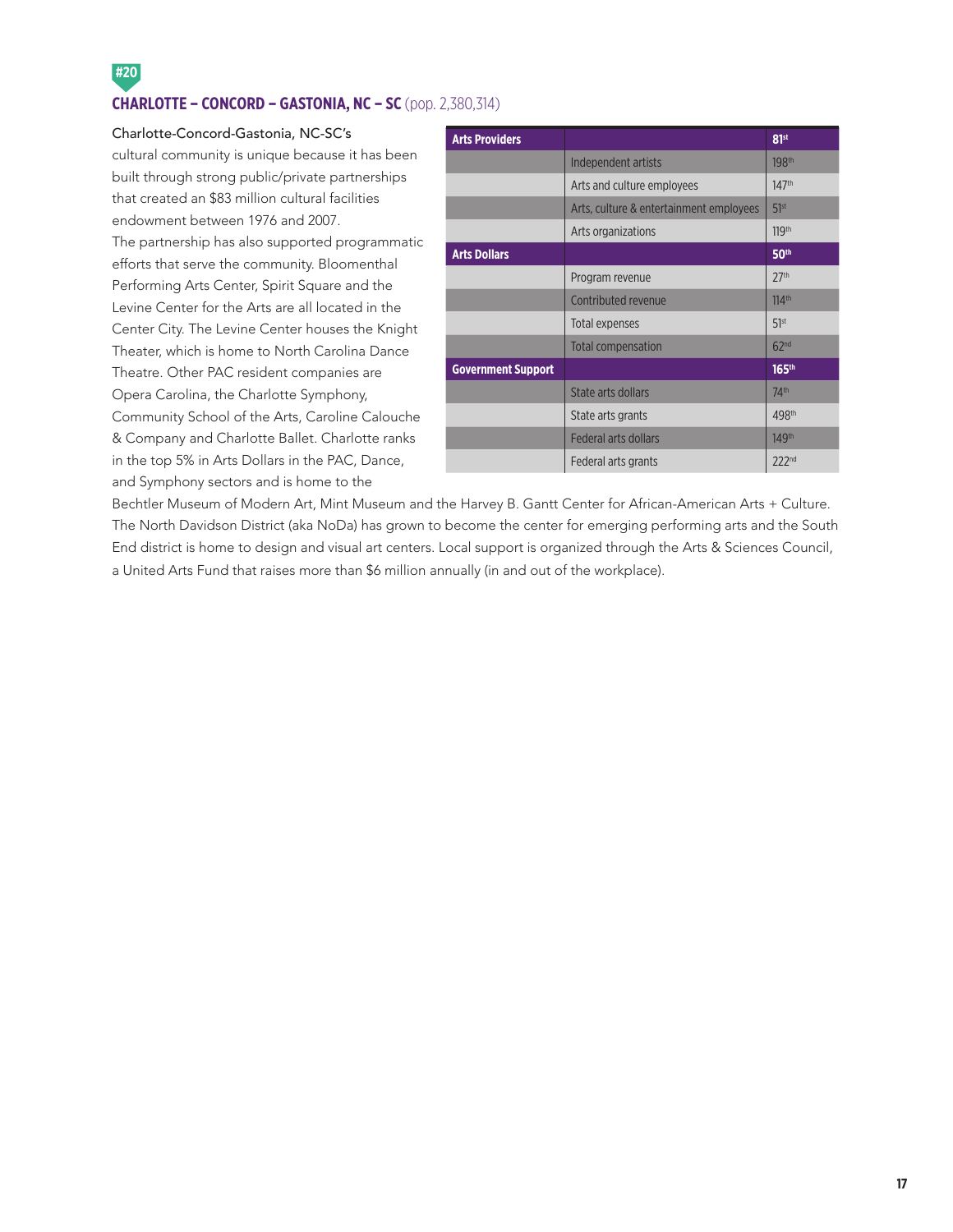### **MEDIUM AND SMALL MSAs**

In this section we provide insights into the arts and cultural scene for the top 20 medium and small MSAs, listing each community's ranking on Arts Providers, Arts Dollars and Government Support. The rankings on the metrics and measures are from 1 to 937 since there are 937 unique MSAs and Metro Divisions. Many of these communities might be described as small artist colonies or tourist destinations supported by part-time residents. We remind readers that Arts Providers and Arts Dollars are weighted 45% each and Government Support is weighted 10%. With 937 unique MSAs and Metro Divisions, any ranking between 1 and 93 on a measure puts that community in the top 10% of cities on that measure, and a ranking of 94-187 means the community is in the top 20th percentile, etc. Being ranked in the top 10 roughly means being in the top 1%.

**#1**

### **JACKSON, WY – ID** (pop. 33,271)

Jackson, WY-ID, is a mountain community of great beauty and innovation. All art forms are represented, at times recognized nationally or internationally for excellence. The Center for the Arts houses many nonprofit arts and cultural organizations and facilitates sharing and collaboration among them. There is also access to world-class performance spaces, The National Museum of Wildlife Art, the Grand Teton Music Festival and the Community Center for the Arts. Strong mid-size and smaller organizations include the Dancers' Workshop and the Art Association. The Jackson Hole Wildlife Film Festival is an internationally known organization that runs film awards for the wildlife film industry and also is a powerhouse of arts education programming. pARTners is a school and

| <b>Arts Providers</b>     |                                         | 1st               |
|---------------------------|-----------------------------------------|-------------------|
|                           | Independent artists                     | 5 <sup>th</sup>   |
|                           | Arts and culture employees              | 347th             |
|                           | Arts, culture & entertainment employees | 7 <sup>th</sup>   |
|                           | Arts organizations                      | 5 <sup>th</sup>   |
| <b>Arts Dollars</b>       |                                         | 4 <sup>th</sup>   |
|                           | Program revenue                         | 14 <sup>th</sup>  |
|                           | Contributed revenue                     | 6 <sup>th</sup>   |
|                           | Total expenses                          | 2 <sub>nd</sub>   |
|                           | <b>Total compensation</b>               | 7 <sup>th</sup>   |
| <b>Government Support</b> |                                         | 8 <sup>th</sup>   |
|                           | State arts dollars                      | 12 <sup>th</sup>  |
|                           | State arts grants                       | $\zeta$ rd        |
|                           | <b>Federal arts dollars</b>             | 171 <sup>st</sup> |
|                           | Federal arts grants                     | 49th              |

community partnership that serves as a liaison organization supporting arts education and does its own programming. Jackson ranks #14 and higher on each of the Arts Dollar metrics and in the top 1% overall in this area. Local government, individuals and foundations are very supportive with funding, and overall Government Support ranks in the top 1% of all cities.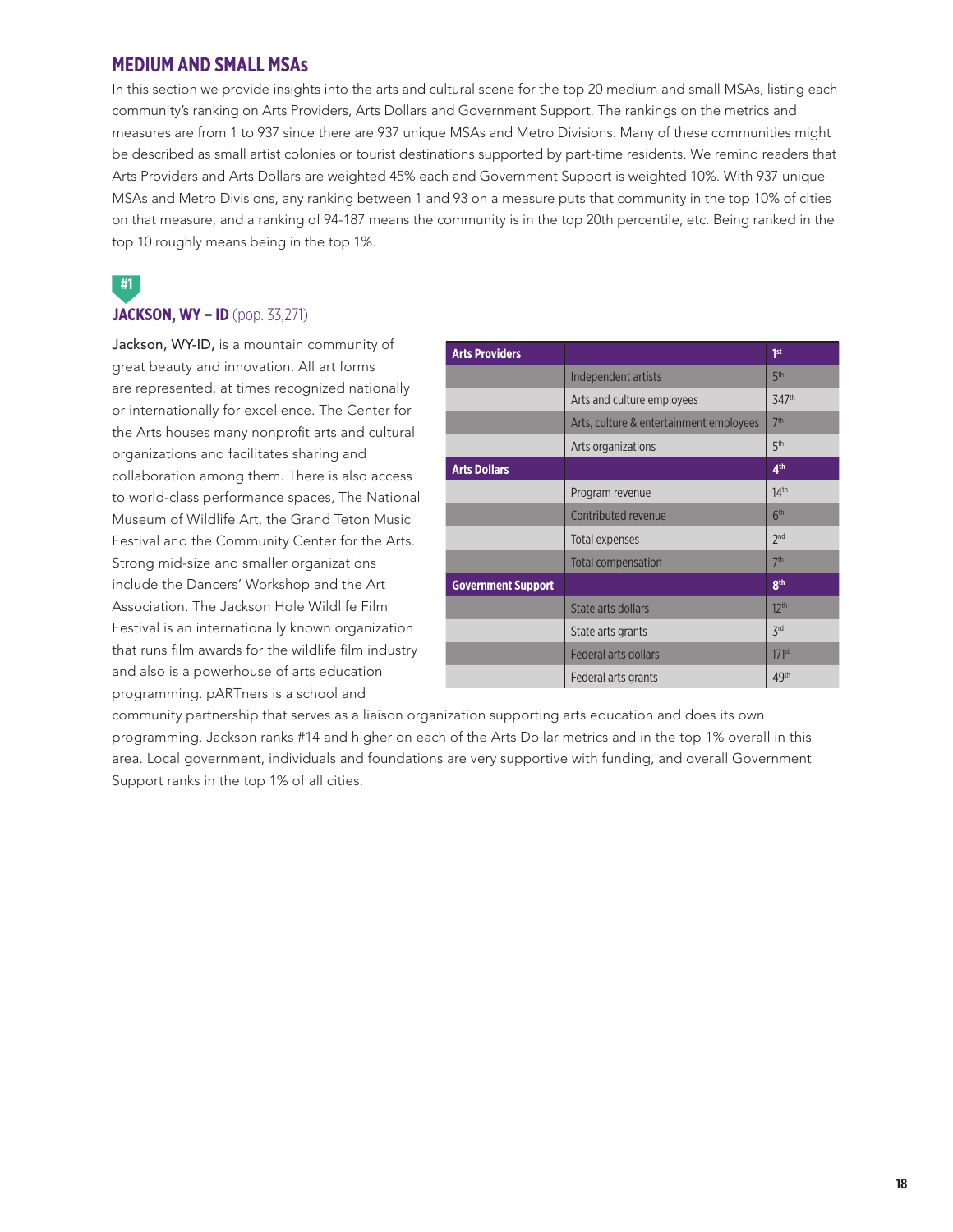### **#2 GLENWOOD SPRINGS, CO** (pop. 75,087)

Glenwood Springs, CO, is a small community nestled in the Rocky Mountains with a vibrant arts and culture scene that encompasses visual arts, dance, fine art, theatre, classical and popular music, arts classes and outdoor entertainment. The largest juried art show in the state has been held there for over half a century. Large marble and metal sculptures are "planted" throughout town, and the vibrant music scene attracts young musicians. Glenwood Springs is ranked #2 in overall Arts Dollars per capita and in the top five on every Arts Dollar measure. It also ranks high on arts, culture and entertainment employees, federal arts grants, number of arts organizations and independent artists per capita.

### **SANTA FE, NM** (pop. 148,164)

Santa Fe, NM, has always been a cultural haven, influenced by a diverse history as part of Spain, Mexico and the United States. Native arts are a cultural mainstay that predates Spanish and Anglo contact. Traditional Spanish Colonial arts made cultural contributions that were in place as Santa Fe became a modern railroad trade center. New Deal government funding enhanced the role of the arts as a valued asset through the contracting of murals, pottery and other more traditional art forms in the interest of supporting art as a valued cultural asset. In addition, the Santa Fe art scene became a national draw as the result of Modernists' relocation there in the '20s and '30s. The popular contemporary arts scene is a culmination of this rich history and results in a community that values and preserves and

| <b>Arts Providers</b>     |                                         | 4 <sup>th</sup>            |
|---------------------------|-----------------------------------------|----------------------------|
|                           | Independent artists                     | 14 <sup>th</sup>           |
|                           | Arts and culture employees              | 23 <sup>rd</sup>           |
|                           | Arts, culture & entertainment employees | 2 <sub>nd</sub>            |
|                           | Arts organizations                      | 6 <sup>th</sup>            |
| <b>Arts Dollars</b>       |                                         | 2 <sub>nd</sub>            |
|                           | Program revenue                         | $\zeta$ rd                 |
|                           | Contributed revenue                     | 2 <sub>nd</sub>            |
|                           | Total expenses                          | $\mathsf{Z}^{\mathsf{rd}}$ |
|                           | <b>Total compensation</b>               | 2 <sub>nd</sub>            |
| <b>Government Support</b> |                                         | 58 <sup>th</sup>           |
|                           | State arts dollars                      | 290 <sup>th</sup>          |
|                           | State arts grants                       | 124th                      |
|                           | <b>Federal arts dollars</b>             | 176 <sup>th</sup>          |
|                           | Federal arts grants                     | 8 <sup>th</sup>            |

| <b>Arts Providers</b>     |                                         | 11 <sup>th</sup> |
|---------------------------|-----------------------------------------|------------------|
|                           | Independent artists                     | 7 <sup>th</sup>  |
|                           | Arts and culture employees              | 11 <sup>th</sup> |
|                           | Arts, culture & entertainment employees | 82 <sup>nd</sup> |
|                           | Arts organizations                      | 19 <sup>th</sup> |
| <b>Arts Dollars</b>       |                                         | 3rd              |
|                           | Program revenue                         | 4 <sup>th</sup>  |
|                           | Contributed revenue                     | 5 <sup>th</sup>  |
|                           | Total expenses                          | 4 <sup>th</sup>  |
|                           | Total compensation                      | Zrd              |
| <b>Government Support</b> |                                         | 2 <sub>nd</sub>  |
|                           | State arts dollars                      | 34th             |
|                           | State arts grants                       | 4 <sup>th</sup>  |
|                           | Federal arts dollars                    | 8st              |
|                           | Federal arts grants                     | 2 <sub>nd</sub>  |

promotes all art forms in a modern, progressive city. Two major visual arts markets – Indian Market and Spanish Market – take place each year. Innovative galleries, the presence of SITE Santa Fe, and small nonprofits devoted to new arts experiences energize the thriving contemporary arts scene. Santa Fe Opera is a performing arts mainstay that attracts an international audience. Many organizations present arts programming at the Lensic Performing Arts Center. There is the Chamber Music Festival, Georgia O'Keeffe Museum, and numerous museums and centers dedicated to culture, nature and science. Santa Fe's ranking in the top 1% on independent artists attests to the many writers, musicians and visual artists who are attracted to the lifestyle, landscapes and larger artist community that influences their work. Santa Fe ranks in the top 1% for Arts Dollars overall and on every measure, and in the top 1% on federal arts dollars and grants, state arts grants and overall Government Support.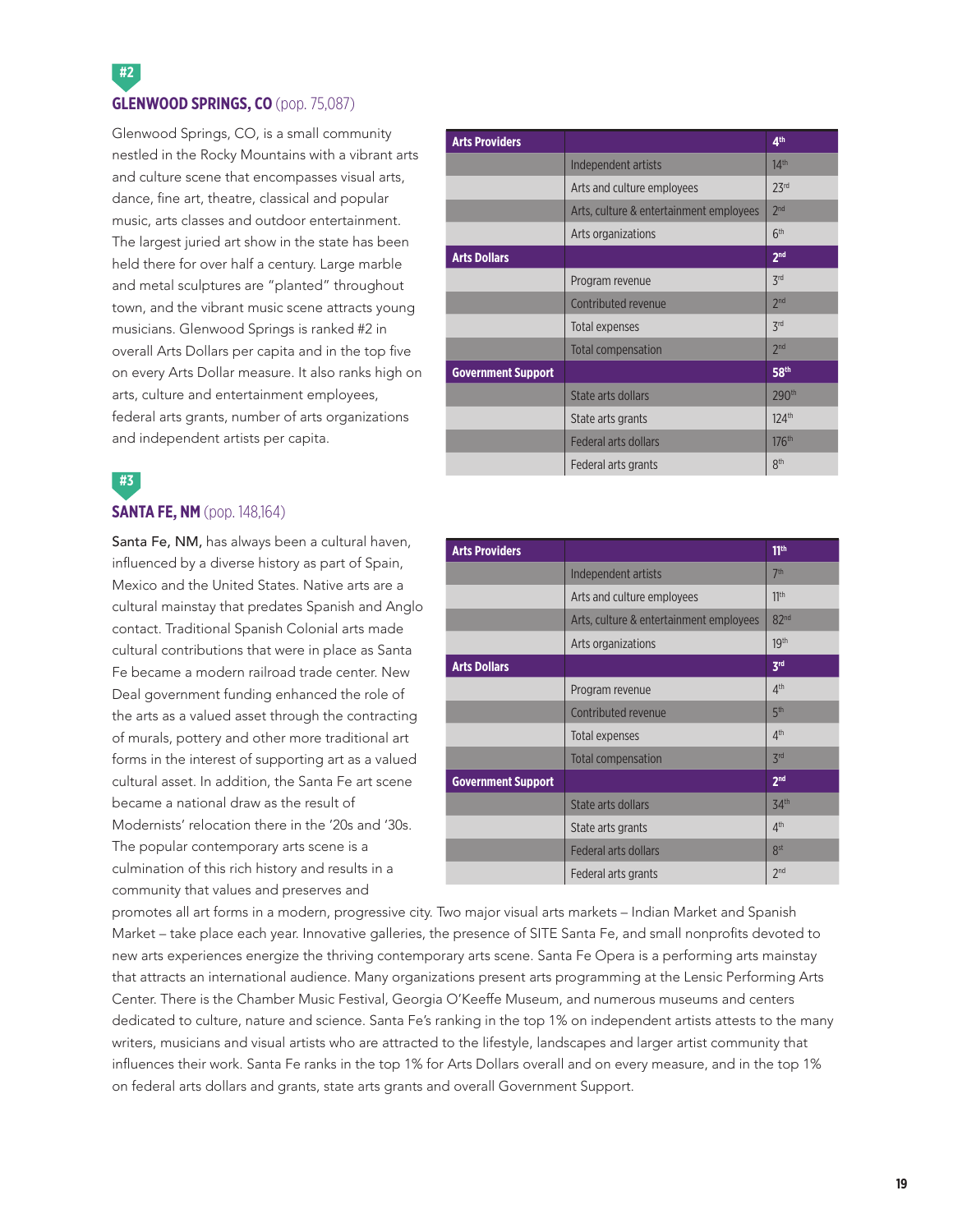### **Breckenridge, CO** (pop. 29,404)

**#4**

Steeped in culture and heritage, Breckenridge, CO, is filled with creative and inquisitive people enjoying a vibrant lifestyle amidst stunning scenery. The town has many part-time residents with vacation ski homes in the area. Breckenridge provides a distinctive mix of arts and cultural activities for people of all ages and interests. Through music, film, theatre, visual arts, galleries, museums, historical sites and educational programs, the community offers a robust mountain experience. Major arts organizations are Breckenridge Backstage Theatre, Breckenridge Music Festival, Riverwalk Performing Arts Center, Mountain Top Children's Museum, Breckenridge Festival of Film and National Repertory Orchestra. Established in 2014, Breckenridge Creative Arts, or BreckCreate, was

| <b>Arts Providers</b>     |                                         | 2 <sub>nd</sub>   |
|---------------------------|-----------------------------------------|-------------------|
|                           | Independent artists                     | 23 <sup>rd</sup>  |
|                           | Arts and culture employees              | 114th             |
|                           | Arts, culture & entertainment employees | 1 <sup>st</sup>   |
|                           | Arts organizations                      | 16 <sup>th</sup>  |
| <b>Arts Dollars</b>       |                                         | 33rd              |
|                           | Program revenue                         | 37 <sup>th</sup>  |
|                           | Contributed revenue                     | 34 <sup>th</sup>  |
|                           | Total expenses                          | 39th              |
|                           | <b>Total compensation</b>               | 55 <sup>th</sup>  |
| <b>Government Support</b> |                                         | 167 <sup>th</sup> |
|                           | State arts dollars                      | 375th             |
|                           | State arts grants                       | 238 <sup>th</sup> |
|                           | <b>Federal arts dollars</b>             | 88 <sup>th</sup>  |
|                           | Federal arts grants                     | 197 <sup>th</sup> |

developed by the Town of Breckenridge to support and promote arts, culture and creative experiences. This multidisciplinary nonprofit organization is responsible for a series of programs and partnerships that collectively animate and populate a cultural corridor in the heart of downtown Breckenridge. Breckenridge is in the top 10% of cities on all but four of the 12 measures and ranks #1 on the arts, culture and entertainment employees per capita measure. The difference between this measure and the measure of only arts and culture employees is the addition of those working in festivals and concerts as well as booking agents, promoters, agents and managers.

### **#5**

#### **Edwards, CO** (pop. 52,921)

The Edwards, CO, MSA comprises Eagle County and Lake County and is home to the towns of Avon, Gypsum, Minturn and Vail, the base town for Vail Ski Resort. Like Breckenridge, Vail has many part-time residents with vacation ski homes in the area. Notable cultural organizations in Vail include the Vail Film Festival, the Vail Valley Theatre Company and Vail International Dance Festival, a summer dance festival featuring major ballet and contemporary dance companies. Each summer, The Philadelphia Orchestra and the New York Philharmonic are among the major orchestras in residence through BRAVO! Vail Valley Music Festival. In addition, there are summer art festivals in Vail and Beaver Creek and the Vail Jazz Festival, as well as the Vilar Performing Arts Center in Avon/Beaver Creek and

| <b>Arts Providers</b>     |                                         | 6 <sup>th</sup>   |
|---------------------------|-----------------------------------------|-------------------|
|                           | Independent artists                     | 38th              |
|                           | Arts and culture employees              | 318 <sup>th</sup> |
|                           | Arts, culture & entertainment employees | 14 <sup>th</sup>  |
|                           | Arts organizations                      | 10 <sup>th</sup>  |
| <b>Arts Dollars</b>       |                                         | 30 <sup>th</sup>  |
|                           | Program revenue                         | 39th              |
|                           | Contributed revenue                     | 18 <sup>th</sup>  |
|                           | Total expenses                          | 28 <sup>th</sup>  |
|                           | <b>Total compensation</b>               | 49th              |
| <b>Government Support</b> |                                         | 200th             |
|                           | State arts dollars                      | 620 <sup>th</sup> |
|                           | State arts grants                       | 424th             |
|                           | Federal arts dollars                    | 133 <sup>rd</sup> |
|                           | Federal arts grants                     | 34th              |

the Vail Performing Arts Academy in Edwards. It ranks in the top 10% of cities on every measure except three of the Government Support measures and number of arts and culture employees per capita, which skyrockets when entertainment employees are added to the mix.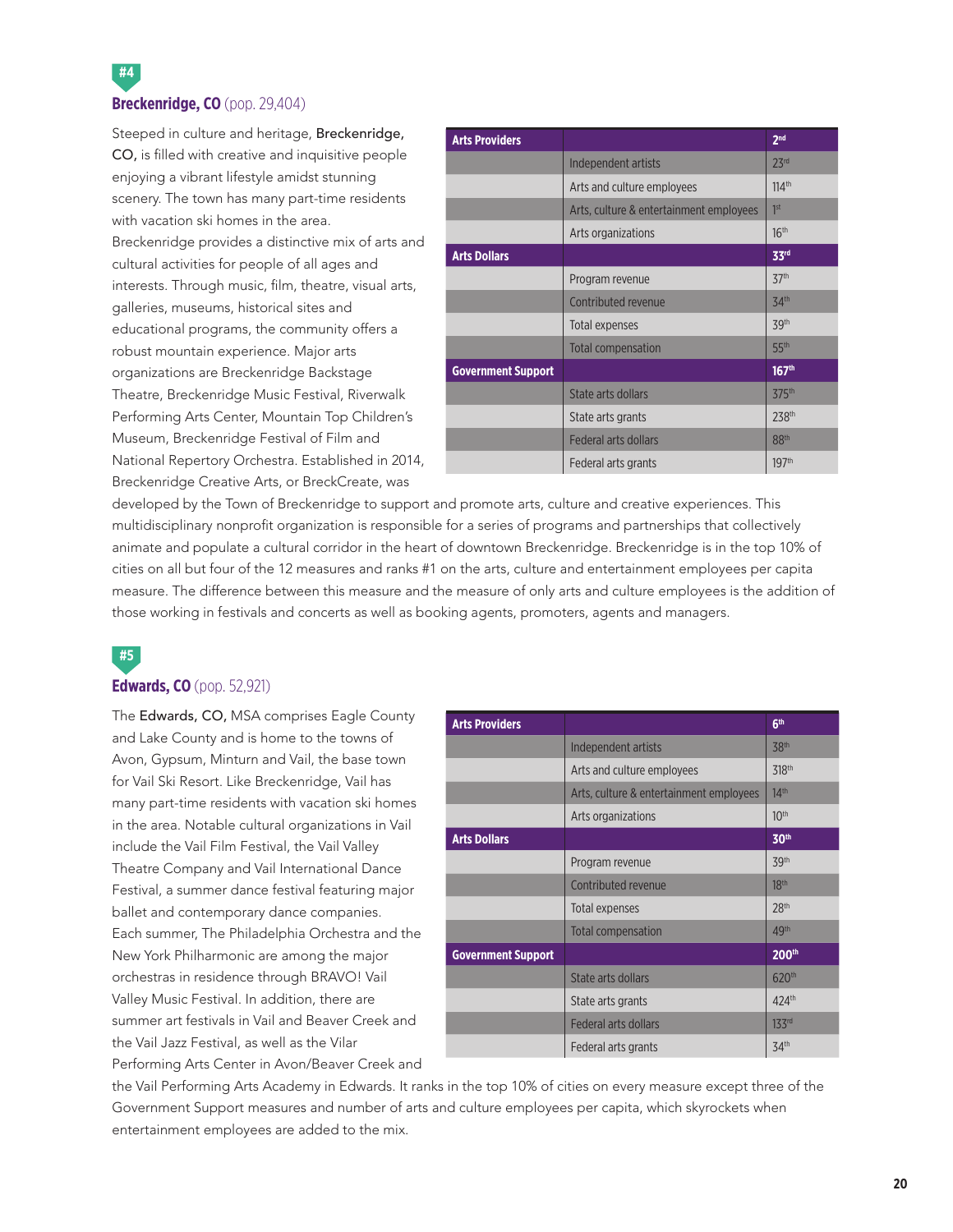### **Bozeman, MT** (pop. 97,308)

**#6**

Bozeman, MT, is a small, mountain town filled with artists, professors and ranchers whose diverse styles are reflected in all aspects of life. It ranks 4th in the country on independent artists and 7th on arts organizations per capita, driving it to the 9th spot overall on Arts Providers. Public art, provided by The Gallatin Art Crossing, can be found throughout the city. It has numerous galleries that line the city streets as well as four museums: the American Computer Museum, the Children's Museum, the Pioneer Museum and the Montana Museum of the Rockies, which houses an extensive collection of fossils. These propel the community to a top 1% ranking for Arts Dollars in the 'Other' Museum sector. Montana State University's diverse arts department provides a variety of offerings and there are landmark local

| <b>Arts Providers</b>     |                                         | <b>gth</b>       |
|---------------------------|-----------------------------------------|------------------|
|                           | Independent artists                     | 4 <sup>th</sup>  |
|                           | Arts and culture employees              | 17 <sup>th</sup> |
|                           | Arts, culture & entertainment employees | 316th            |
|                           | Arts organizations                      | 7 <sup>th</sup>  |
| <b>Arts Dollars</b>       |                                         | 60 <sup>th</sup> |
|                           | Program revenue                         | 32 <sup>nd</sup> |
|                           | Contributed revenue                     | 46 <sup>th</sup> |
|                           | Total expenses                          | 33rd             |
|                           | <b>Total compensation</b>               | 326th            |
| <b>Government Support</b> |                                         | 5 <sup>th</sup>  |
|                           | State arts dollars                      | 17 <sup>th</sup> |
|                           | State arts grants                       | 7 <sup>th</sup>  |
|                           | <b>Federal arts dollars</b>             | 7 <sup>th</sup>  |
|                           | Federal arts grants                     | 37 <sup>th</sup> |

organizations such as the Bozeman Symphony, Big Sky Association for the Arts, InterMountain Opera Company, Equinox Theatre Company, Montana Ballet Company, Dance Alliance Company, and Emerson Center for the Arts & Culture, a complex that offers the region's artists a place to work and sell their work as well as performance space for local performing arts groups, several classrooms, shops and cafes. The Bozeman Public Library has also played a supportive role in the cultural community by hosting arts events year round and is home to the Bozeman Sculpture Park. Bozeman ranks high on both federal and state support for the arts.

### **#7**

#### **MISSOULA, MT** (pop. 112,684)

Missoula, MT, has an engaged and active population, who are just as likely to participate in outdoor recreation as they are to go to the symphony or attend a theatre production. It ranks 18th on Arts Providers and in the top 10% of cities on every Arts Provider measure. Throughout the year there are numerous festivals – film, literary, cultural, theatre, dance, music (Jazz, Roots, Choral, e.g.) – and monthly gallery walks. Missoula is home to the University of Montana, and there is a strong town-gown partnership. Although there is no designated arts district, more than 60 nonprofit arts and cultural organizations operate in Missoula. A handful are nationally known organizations but most are small, with few employees. Missoula attracts many writers, visual artists and musicians. Recently, Missoula partnered

| <b>Arts Providers</b>     |                                         | 18 <sup>th</sup> |
|---------------------------|-----------------------------------------|------------------|
|                           | Independent artists                     | 35th             |
|                           | Arts and culture employees              | 5 <sup>th</sup>  |
|                           | Arts, culture & entertainment employees | 78 <sup>th</sup> |
|                           | Arts organizations                      | 36 <sup>th</sup> |
| <b>Arts Dollars</b>       |                                         | 45 <sup>th</sup> |
|                           | Program revenue                         | 13 <sup>th</sup> |
|                           | Contributed revenue                     | 239th            |
|                           | Total expenses                          | 43rd             |
|                           | <b>Total compensation</b>               | 46 <sup>th</sup> |
| <b>Government Support</b> |                                         | 19 <sup>th</sup> |
|                           | State arts dollars                      | 62 <sup>nd</sup> |
|                           | State arts grants                       | <b>gth</b>       |
|                           | <b>Federal arts dollars</b>             | 709th            |
|                           | Federal arts grants                     | 16 <sup>th</sup> |
|                           |                                         |                  |

with the Kennedy Center's Any Given Child initiative, ensuring local children equal access to arts education in the public schools. The Missoula Children's Theatre and Montana Repertory Theatre are behind Missoula's top 1% ranking for Arts Dollars in the theatre sector. Missoula also cultivates a high ranking in federal and state government arts grants.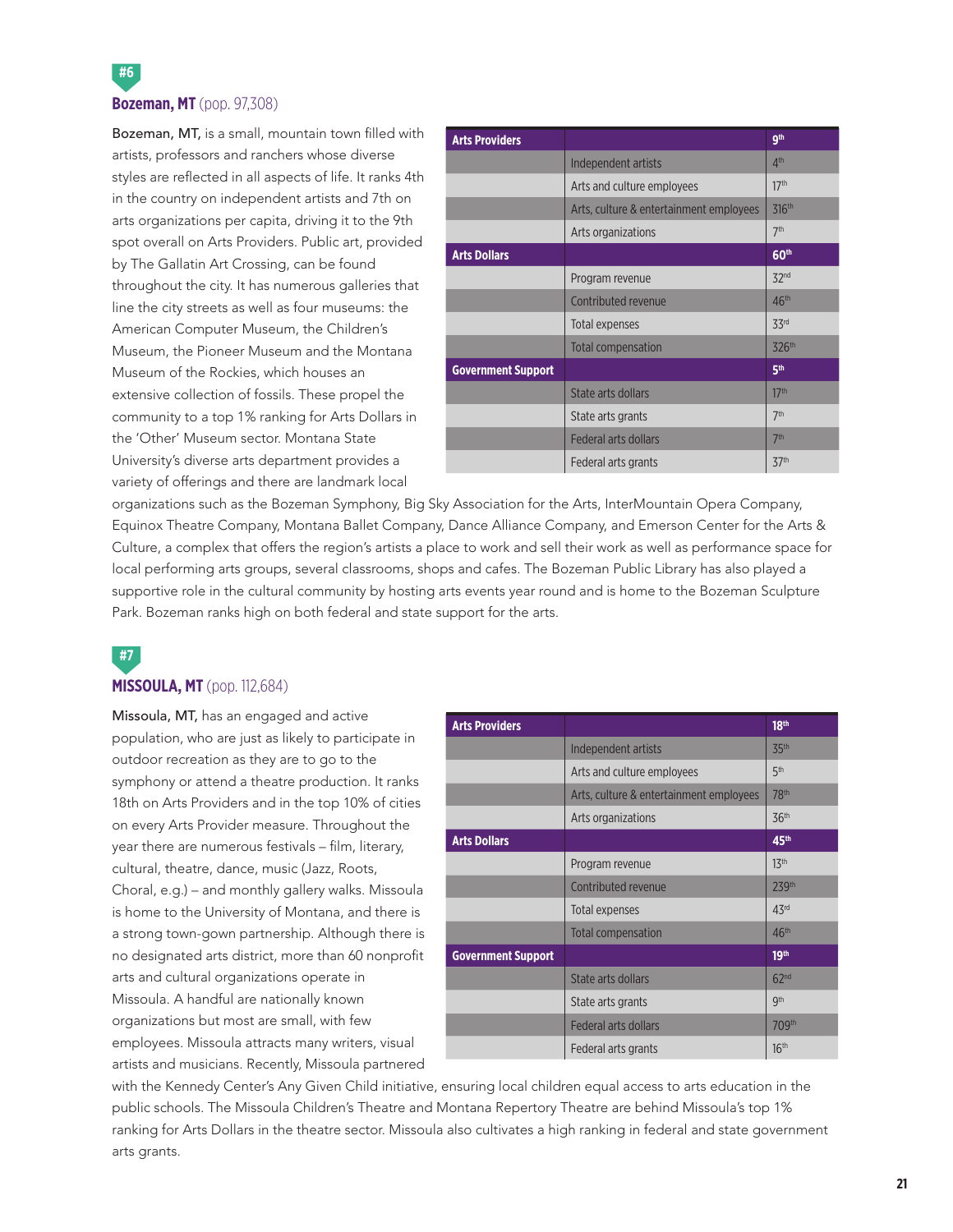### **#8 STEAMBOAT SPRINGS, CO** (pop. 23,865)

Steamboat Springs, CO's roots are deeply embedded in Western heritage and ranching, but with an abundance of art galleries, a variety of musical entertainment and a large number of artists living in the area, Steamboat is also rich with culture. It ranks #13 in the country on independent artists per capita. It has the Steamboat Springs Center for Visual Arts, Steamboat Art Museum, Emerald City Opera, Strings Music Festival, a free summer concert series and the Steamboat Symphony Orchestra. Steamboat Dance Theater includes 80 local dancers, choreographers and dance teachers, and the Perry-Mansfield Performing Arts School is recognized as one of the oldest and most unique performing arts schools in the nation. Located in downtown Steamboat, the Chief Theater hosts

| <b>Arts Providers</b>     |                                         | 16 <sup>th</sup>  |
|---------------------------|-----------------------------------------|-------------------|
|                           | Independent artists                     | 13 <sup>th</sup>  |
|                           | Arts and culture employees              | 287th             |
|                           | Arts, culture & entertainment employees | 119 <sup>th</sup> |
|                           | Arts organizations                      | 13 <sup>th</sup>  |
| <b>Arts Dollars</b>       |                                         | 34th              |
|                           | Program revenue                         | 44 <sup>th</sup>  |
|                           | Contributed revenue                     | 27 <sup>th</sup>  |
|                           | Total expenses                          | 34th              |
|                           | Total compensation                      | 77 <sup>th</sup>  |
| <b>Government Support</b> |                                         | 208th             |
|                           | State arts dollars                      | 340 <sup>th</sup> |
|                           | State arts grants                       | 128 <sup>th</sup> |
|                           | <b>Federal arts dollars</b>             | 145 <sup>th</sup> |
|                           | Federal arts grants                     | 418 <sup>th</sup> |

everything from theater to dance, and from film festivals to battles of the bands. Steamboat Springs Arts Council manages a multi-use arts space, an Artist Member Gallery, a main visual arts gallery, and features the "Young at Art" creativity camps throughout the summer to get kids engaged with the visual and performing arts. Steamboat Springs ranks in the top 5% of cities on Arts Providers and on Arts Dollars. However, relatively little state and federal funding makes its way to Steamboat Springs.

**#9**

#### **San Rafael, CA** (pop. 260,750)

San Rafael, CA, is the seat of Marin County and one of the Metro Divisions of the larger San Francisco-Oakland-Hayward MSA, located across the Golden Gate Bridge from San Francisco. Filmmaker George Lucas has had a large influence on bringing the entertainment industry to Marin, which is home to Skywalker Ranch, one of Lucasfilm's campuses that focuses on sound design post-production. As a result, San Rafael ranks #9 in the country on the number of film-related companies per capita. Marin County is home to a number of world-class musicians, internationally recognized artists, authors and performers because of the attraction to the Greater Bay Area. Each Marin community has its own specialization in the arts; for example, painting, sculpting, musical and outdoor theater groups. Some of the outstanding

| <b>Arts Providers</b>     |                                         | 31 <sup>st</sup>  |
|---------------------------|-----------------------------------------|-------------------|
|                           | Independent artists                     | 40 <sup>th</sup>  |
|                           | Arts and culture employees              | 21 <sup>st</sup>  |
|                           | Arts, culture & entertainment employees | 175 <sup>th</sup> |
|                           | Arts organizations                      | 11 <sup>th</sup>  |
| <b>Arts Dollars</b>       |                                         | 22 <sup>nd</sup>  |
|                           | Program revenue                         | 28th              |
|                           | Contributed revenue                     | 25 <sup>th</sup>  |
|                           | Total expenses                          | 21 <sup>st</sup>  |
|                           | <b>Total compensation</b>               | 18 <sup>th</sup>  |
| <b>Government Support</b> |                                         | $241$ st          |
|                           | State arts dollars                      | 809th             |
|                           | State arts grants                       | 778th             |
|                           | <b>Federal arts dollars</b>             | 50 <sup>th</sup>  |
|                           | Federal arts grants                     | 7th               |

and varied organizations include Sonoma Jazz Plus, Marin Ballet, Marin Dance Theatre, the Marin Symphony, Mill Valley Philharmonic, California Film Institute, Sausalito Film Festival, Marin History Museum, O'Hanlon Center for the Arts, Porchlight Theatre Company, Golden Gate Opera, Marin Museum of Contemporary Art, Lark Theater, MarinMOCA, Marin Theatre Company and Marin Summer Theater. San Rafael scores in the top 5% of cities on all Arts Dollars measurements and ranks #7 in the country for number of federal arts grants and #11 for arts organizations per capita.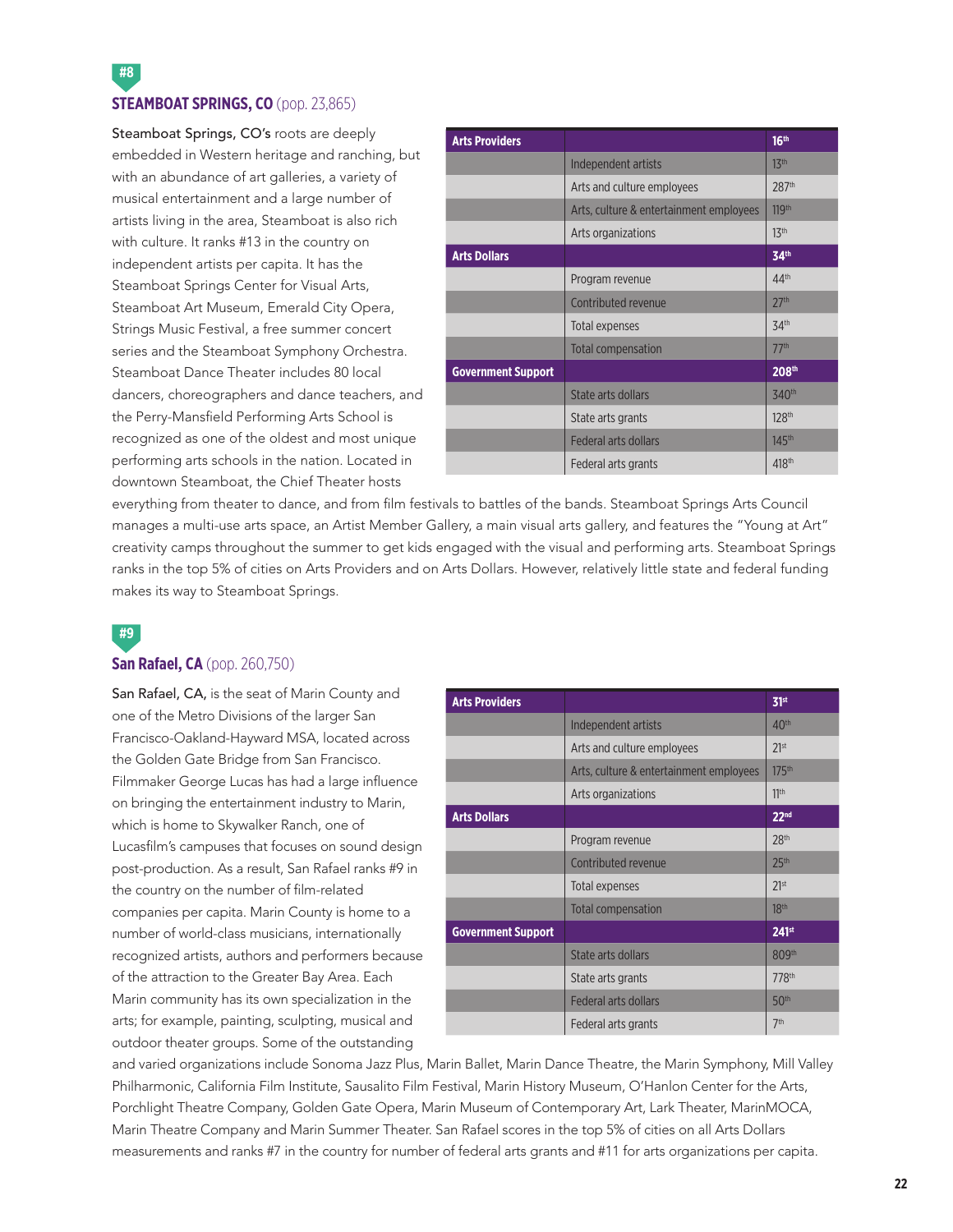### **TRAVERSE CITY, MI** (pop. 147,610)

Traverse City, MI, is home to Interlochen Center for the Arts, Sweet Adelines International, Traverse City Film Festival, Traverse Symphony Orchestra, Great Lakes Children's Museum and Northwest Michigan Ballet Theatre, among others. With its historically intact Victorian architecture, City Opera House is a one-of-a-kind venue that attracts national and international arts programs. Each year, thousands of artists and arts patrons come to Interlochen to experience world-class educational and cultural opportunities, which leads to Traverse City ranking in the top 10 for program revenue, total expenses and total compensation per capita. It also puts the community's Arts Education Arts Dollars in the top 1%.

| <b>Arts Providers</b>     |                                         | $141$ st          |
|---------------------------|-----------------------------------------|-------------------|
|                           | Independent artists                     | 161 <sup>st</sup> |
|                           | Arts and culture employees              | 316 <sup>th</sup> |
|                           | Arts, culture & entertainment employees | 544th             |
|                           | Arts organizations                      | 97 <sup>th</sup>  |
| <b>Arts Dollars</b>       |                                         | 6 <sup>th</sup>   |
|                           | Program revenue                         | 2 <sub>nd</sub>   |
|                           | Contributed revenue                     | 45 <sup>th</sup>  |
|                           | Total expenses                          | 8 <sup>th</sup>   |
|                           | Total compensation                      | 4 <sup>th</sup>   |
| <b>Government Support</b> |                                         | 53rd              |
|                           | State arts dollars                      | 97th              |
|                           | State arts grants                       | 207 <sup>th</sup> |
|                           | <b>Federal arts dollars</b>             | 40 <sup>th</sup>  |
|                           | Federal arts grants                     | 120 <sup>th</sup> |

### **#11**

**#10**

#### **SANTA MARIA – SANTA BARBARA, CA** (pop. 440,668)

Santa Maria-Santa Barbara, CA, is a thriving area for the arts. The beaches and mountains of California's Central Coast provide the backdrop for an abundance of galleries, the Museum of Contemporary Art, the Santa Barbara Museum of Art, PCPA Theaterfest, Santa Barbara Festival Ballet, Santa Barbara Dance Alliance, Camerata Pacifica, Santa Barbara Symphony Orchestra, Santa Barbara Chamber Orchestra and numerous chorales and choirs. The natural beauty, light and exhibition opportunities draw artists to call Santa Barbara County home. This area ranks #3 in the country on independent artists and #8 on arts organizations per capita. The Santa Barbara Art Association has over 500 artists who exhibit original works in diverse media at local venues. The Santa Barbara County Arts Commission

| <b>Arts Providers</b>     |                                         | 15 <sup>th</sup>  |
|---------------------------|-----------------------------------------|-------------------|
|                           | Independent artists                     | 3 <sup>rd</sup>   |
|                           | Arts and culture employees              | 637th             |
|                           | Arts, culture & entertainment employees | 456 <sup>th</sup> |
|                           | Arts organizations                      | 8 <sup>th</sup>   |
| <b>Arts Dollars</b>       |                                         | 39 <sup>th</sup>  |
|                           | Program revenue                         | 93rd              |
|                           | Contributed revenue                     | 28 <sup>th</sup>  |
|                           | Total expenses                          | 40 <sup>th</sup>  |
|                           | <b>Total compensation</b>               | 38 <sup>th</sup>  |
| <b>Government Support</b> |                                         | 761 <sup>st</sup> |
|                           | State arts dollars                      | 887th             |
|                           | State arts grants                       | 853rd             |
|                           | <b>Federal arts dollars</b>             | 792 <sup>nd</sup> |
|                           | Federal arts grants                     | 51 <sup>st</sup>  |

organizes exhibitions, and the University of California, Santa Barbara's Arts & Lectures Presents series brings in a variety of world-class artists. Santa Maria-Santa Barbara scores in the top 5% of cities on Arts Dollars per capita and in the top 10% on every Arts Dollar measure.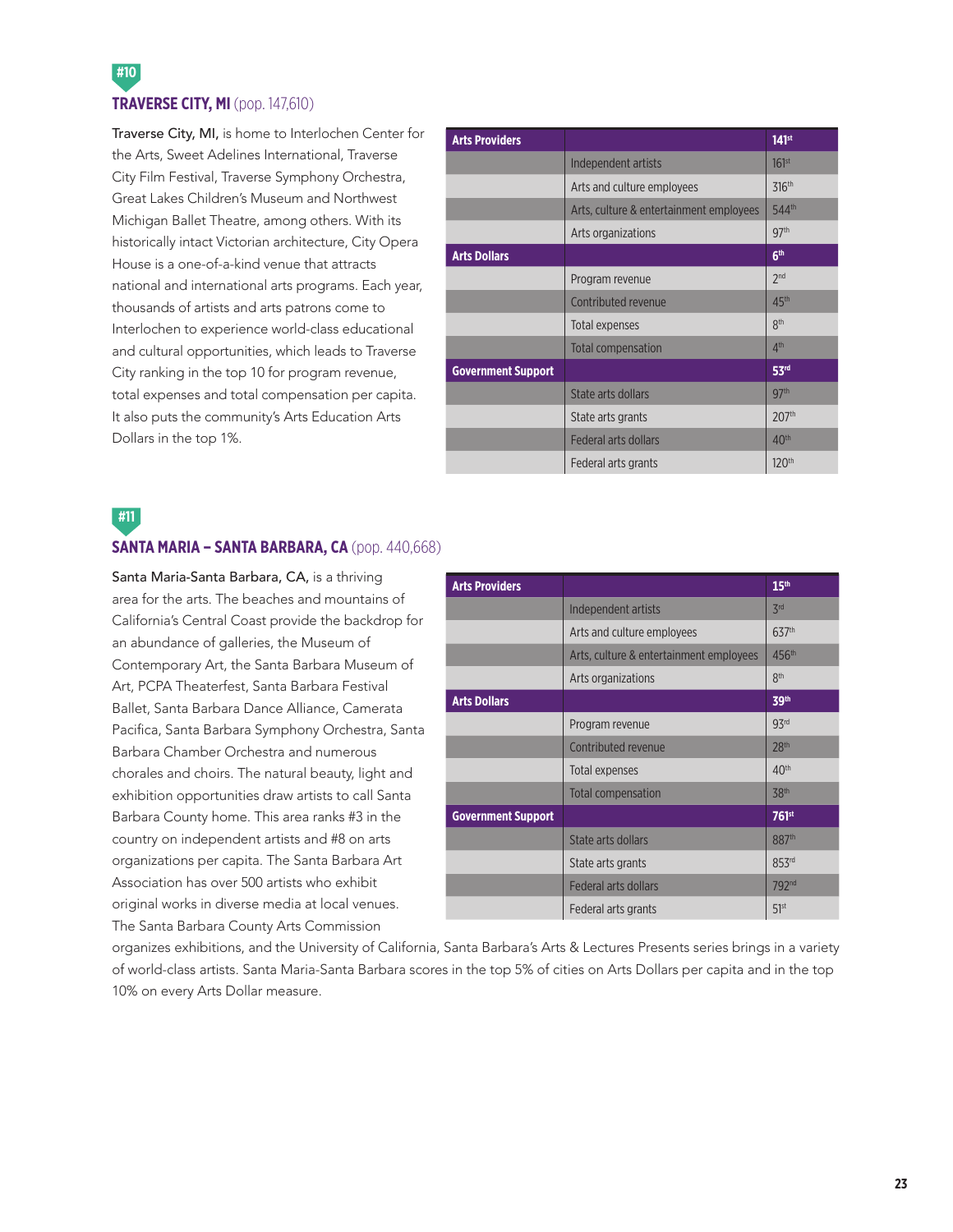### **#12 PITTSFIELD, MA** (pop. 128,715)

For arts and culture, the Pittsfield, MA, MSA is best known as the Berkshires. Berkshire County is home to a myriad of world-class art, theater, dance, music, film and historic sites. Mass MoCA, Berkshire Theatre Group, Jacob's Pillow, the Norman Rockwell Museum, Barrington Stage, Aston Magna Festival, Berkshire Music School, Williamstown Theatre Festival and Tanglewood are among the outstanding organizations that call the Berkshires home. The wealth of renowned arts and cultural organizations drives Pittsfield's Arts Dollar ranking to #20, with every measure of Arts Dollars ranking in the top 5%. The Art Museum, Theatre and Dance sectors rank in the top 1% in terms of Arts Dollars. Pittsfield ranks in the top 5% in overall Government Support and Arts Dollars.

| <b>Arts Providers</b>     |                                         | 66 <sup>th</sup>  |
|---------------------------|-----------------------------------------|-------------------|
|                           | Independent artists                     | 60 <sup>th</sup>  |
|                           | Arts and culture employees              | 39th              |
|                           | Arts, culture & entertainment employees | 201 <sup>st</sup> |
|                           | Arts organizations                      | 34th              |
| <b>Arts Dollars</b>       |                                         | 20 <sup>th</sup>  |
|                           | Program revenue                         | 18 <sup>th</sup>  |
|                           | Contributed revenue                     | 42 <sup>nd</sup>  |
|                           | Total expenses                          | 16 <sup>th</sup>  |
|                           | <b>Total compensation</b>               | 20 <sup>th</sup>  |
| <b>Government Support</b> |                                         | 22 <sub>nd</sub>  |
|                           | State arts dollars                      | 57th              |
|                           | State arts grants                       | 50 <sup>th</sup>  |
|                           | <b>Federal arts dollars</b>             | 153rd             |
|                           | Federal arts grants                     | 19 <sup>th</sup>  |

### **#13**

#### **DES MOINES – WEST DES MOINES, IA** (pop. 611,549)

The Des Moines-West Des Moines, IA, arts and culture scene prospers, thanks to numerous nationally renowned festivals, events and arts destinations. The city's arts scene draws not only locals but also visitors from across the state and region. The Greater Des Moines Public Art Foundation enriches lives by advancing public art, which is abundant throughout the city with more than 100 artworks located within Downtown Des Moines alone. Des Moines Performing Arts runs the Stoner Theater, Cowles Commons, Temple for the Performing Arts and the Des Moines Civic Center. Key performing arts organizations include Des Moines Metro Opera, the Des Moines Community Playhouse, Ballet Des Moines, StageWest, Repertory Theater of Iowa, Iowa Shakespeare Experience and the Des Moines

| <b>Arts Providers</b>     |                                         | 76 <sup>th</sup>  |
|---------------------------|-----------------------------------------|-------------------|
|                           | Independent artists                     | 136 <sup>th</sup> |
|                           | Arts and culture employees              | 368 <sup>th</sup> |
|                           | Arts, culture & entertainment employees | 69th              |
|                           | Arts organizations                      | 82 <sup>nd</sup>  |
| <b>Arts Dollars</b>       |                                         | 21 <sup>st</sup>  |
|                           | Program revenue                         | gth               |
|                           | Contributed revenue                     | 44 <sup>th</sup>  |
|                           | Total expenses                          | 17 <sup>th</sup>  |
|                           | <b>Total compensation</b>               | 34th              |
| <b>Government Support</b> |                                         | 107 <sup>th</sup> |
|                           | State arts dollars                      | 338th             |
|                           | State arts grants                       | 331st             |
|                           | <b>Federal arts dollars</b>             | 60 <sup>th</sup>  |
|                           | Federal arts grants                     | 66 <sup>th</sup>  |

Symphony. Des Moines ranks in the top 1% for Arts Dollars in the PAC sector and 9th on program revenue per capita. The Community Foundation of Greater Des Moines and BRAVO Greater Des Moines, which distributes hotel/motel tax to arts organizations, increase cultural awareness, advocacy and funding, as well as foster collaboration among arts, culture and heritage organizations.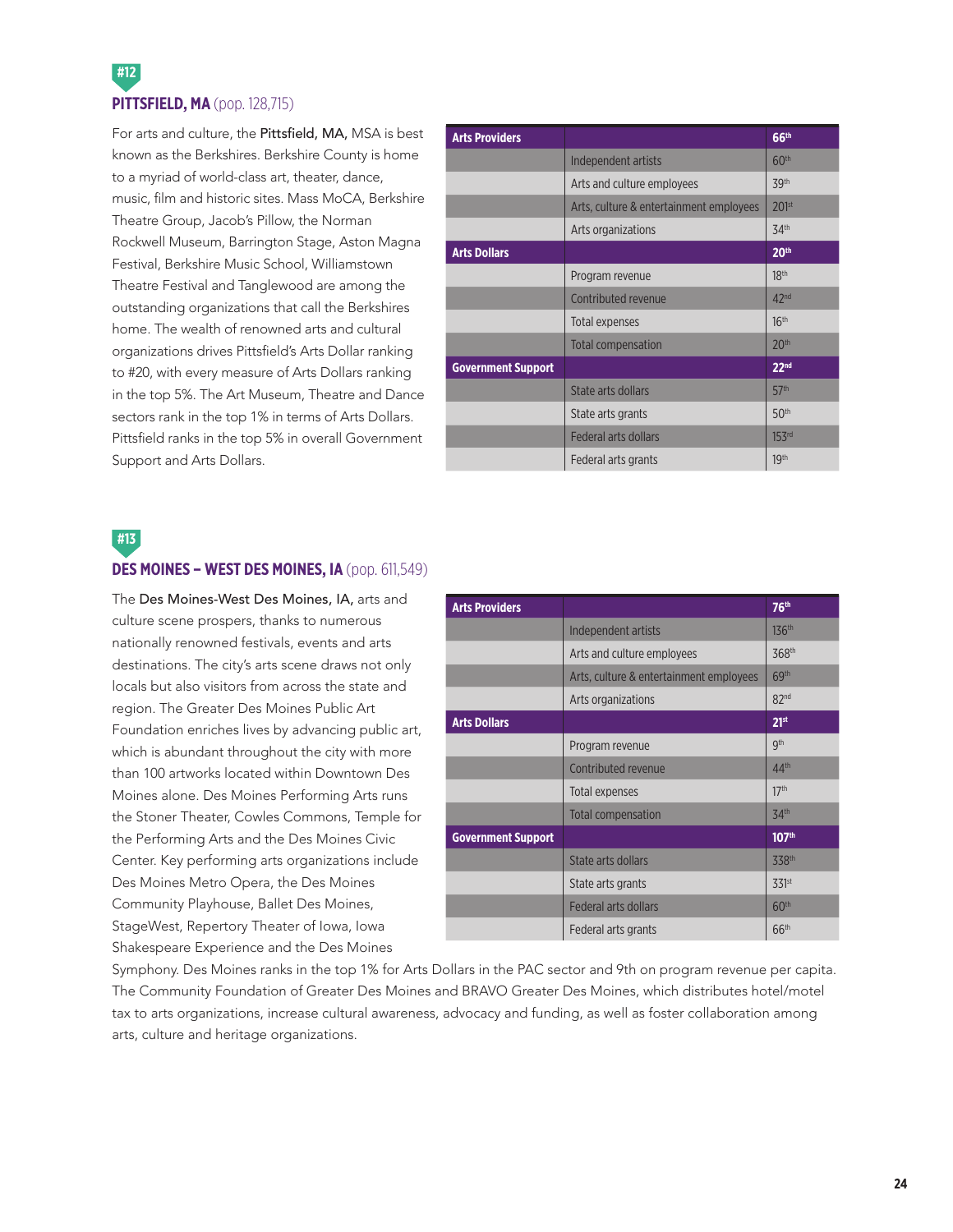### **KAHULUI – WAILUKU – LAHAINA, HI** (pop. 163,108)

Kahului – Wailuku – Lahaina, HI, highlights its cultural past through a thriving arts scene infused with the spirit of aloha. The Maui Arts and Cultural Center is the largest mainstream arts venue, and the Hui No'eau Visual Arts Center provides a space for visual arts. There are a large number of culturally specific dance and music organizations, and local artisans create and participate in a number of events, ranging from traditional crafts to cultural and musical festivals, throughout the year. This small but vibrant concentration of energy and activity is evidenced by the #13 ranking in the Arts Providers category and a ranking in the top 1% of Arts Dollars in the Community-based arts sector.

| <b>Arts Providers</b>     |                                         | 13 <sup>th</sup>    |
|---------------------------|-----------------------------------------|---------------------|
|                           | Independent artists                     | 20 <sup>th</sup>    |
|                           | Arts and culture employees              | 14 <sup>th</sup>    |
|                           | Arts, culture & entertainment employees | 64 <sup>th</sup>    |
|                           | Arts organizations                      | 203rd               |
| <b>Arts Dollars</b>       |                                         | 185 <sup>th</sup>   |
|                           | Program revenue                         | 81st                |
|                           | Contributed revenue                     | $341$ <sup>st</sup> |
|                           | Total expenses                          | 139th               |
|                           | Total compensation                      | 235 <sup>th</sup>   |
| <b>Government Support</b> |                                         | 148 <sup>th</sup>   |
|                           | State arts dollars                      | 623rd               |
|                           | State arts grants                       | 287 <sup>th</sup>   |
|                           | Federal arts dollars                    | 28 <sup>th</sup>    |
|                           | Federal arts grants                     | 98 <sup>th</sup>    |

### **#15**

#### **BURLINGTON - SOUTH BURLINGTON, VT** (pop. 216,167)

The diversity of arts supported by local government funding and private philanthropy is part of what differentiates Burlington-South Burlington, VT, from other cities. There are two major arts groups, Burlington City Arts and the Southeast Arts District, that support many other arts and music organizations. In addition, the Flynn Theatre and Main Street Landing Theatres serve the performing and performance arts groups. Thanks to these organizations and others (e.g., Green Mountain Chamber Music Festival, Vermont Symphony, Vermont Mozart Festival, and University of Vermont's Robert Hull Fleming Museum of Art Burlington), Burlington scores in the top 10% on every Arts Dollar per capita measure. Burlington attracts progressive, independent-minded folks who like a sense of

| <b>Arts Providers</b>     |                                         | 44 <sup>th</sup>  |
|---------------------------|-----------------------------------------|-------------------|
|                           | Independent artists                     | 87th              |
|                           | Arts and culture employees              | 177 <sup>th</sup> |
|                           | Arts, culture & entertainment employees | 181 <sup>st</sup> |
|                           | Arts organizations                      | 41 <sup>st</sup>  |
| <b>Arts Dollars</b>       |                                         | 41 <sup>st</sup>  |
|                           | Program revenue                         | 38 <sup>th</sup>  |
|                           | Contributed revenue                     | 69 <sup>th</sup>  |
|                           | Total expenses                          | 45 <sup>th</sup>  |
|                           | <b>Total compensation</b>               | 47 <sup>th</sup>  |
| <b>Government Support</b> |                                         | 21 <sup>st</sup>  |
|                           | State arts dollars                      | 283rd             |
|                           | State arts grants                       | 55 <sup>th</sup>  |
|                           | <b>Federal arts dollars</b>             | 42 <sup>nd</sup>  |
|                           | Federal arts grants                     | <b>gth</b>        |

community, who are attuned to a local-first ethic and who like to work collectively. It ranked 9th in the country for the number of federal arts grants per capita.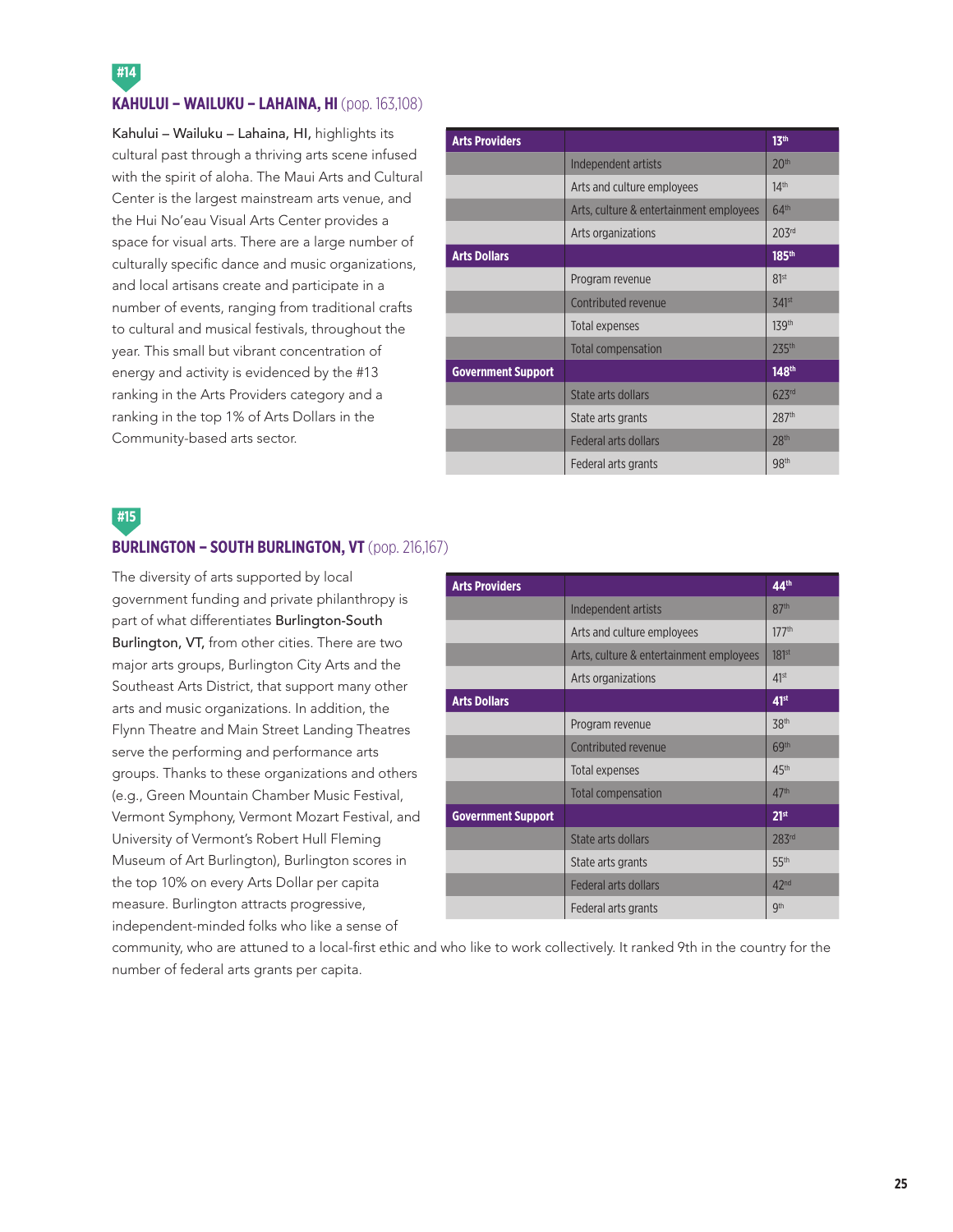### **#16 ST. CLOUD, MN** (pop. 192,418)

St. Cloud, MN, is a unique arts community that is well known for its music scene, ranking in the top 5% at #38 for music-related businesses. While there are only a couple of large organizations in the community, there are many small- and mid-sized organizations that contribute to the local arts scene. The majority highlight music, but have a broad range of genres from chorale and chamber music to musical theatre and tribute bands. The historic Paramount Theatre & Visual Arts Center hosts visual and performance art events for multiple organizations throughout the year, and the Wirth Center for the Performing Arts enriches the area's cultural environment with exceptional performing arts education and performances. St. John's University and the College of St. Benedict attract visual artists of all

| <b>Arts Providers</b>     |                                         | 294th             |
|---------------------------|-----------------------------------------|-------------------|
|                           | Independent artists                     | 258 <sup>th</sup> |
|                           | Arts and culture employees              | 591st             |
|                           | Arts, culture & entertainment employees | 743rd             |
|                           | Arts organizations                      | 210th             |
| <b>Arts Dollars</b>       |                                         | 8 <sup>th</sup>   |
|                           | Program revenue                         | 5 <sup>th</sup>   |
|                           | Contributed revenue                     | Z <sub>rd</sub>   |
|                           | Total expenses                          | 22 <sub>nd</sub>  |
|                           | <b>Total compensation</b>               | 28 <sup>th</sup>  |
| <b>Government Support</b> |                                         | 92 <sub>nd</sub>  |
|                           | State arts dollars                      | 10 <sup>th</sup>  |
|                           | State arts grants                       | 380 <sup>th</sup> |
|                           | <b>Federal arts dollars</b>             | 568th             |
|                           | Federal arts grants                     | 90 <sup>th</sup>  |

mediums to the area. St. Cloud enjoys strong financial support from the state, regional arts council and the culture legacy fund as shown in its #10 ranking in state grant dollars. It also scores in the top 5% on every Arts Dollar measure and in the top 1% of communities in the PAC sector's Arts Dollars.

### **#17 BENNINGTON, VT** (pop. 36,445)

Bennington, VT, is home to a diverse population of visual artists who are community oriented and take part in public art projects, individual showings and nonprofit events. The MSA includes Bennington and Manchester, VT, which feature the Southern Vermont Arts Center, Bennington Art Guild, Bennington Center for the Arts, Bennington Museum, Vermont Arts Exchange, the Manchester Music Festival and the American Museum of Fly Fishing. Visual artists, filmmakers and musicians are drawn to the area.

| <b>Arts Providers</b>     |                                         | 72 <sup>nd</sup>  |
|---------------------------|-----------------------------------------|-------------------|
|                           | Independent artists                     | 71 <sup>st</sup>  |
|                           | Arts and culture employees              | 77th              |
|                           | Arts, culture & entertainment employees | 141 <sup>st</sup> |
|                           | Arts organizations                      | 52 <sup>nd</sup>  |
| <b>Arts Dollars</b>       |                                         | 42 <sup>nd</sup>  |
|                           | Program revenue                         | 51 <sup>st</sup>  |
|                           | Contributed revenue                     | 65 <sup>th</sup>  |
|                           | Total expenses                          | 41 <sup>st</sup>  |
|                           | <b>Total compensation</b>               | 44 <sup>th</sup>  |
| <b>Government Support</b> |                                         | 51 <sup>st</sup>  |
|                           | State arts dollars                      | 94 <sup>th</sup>  |
|                           | State arts grants                       | 93 <sup>rd</sup>  |
|                           | <b>Federal arts dollars</b>             | 174 <sup>th</sup> |
|                           | Federal arts grants                     | 42 <sup>nd</sup>  |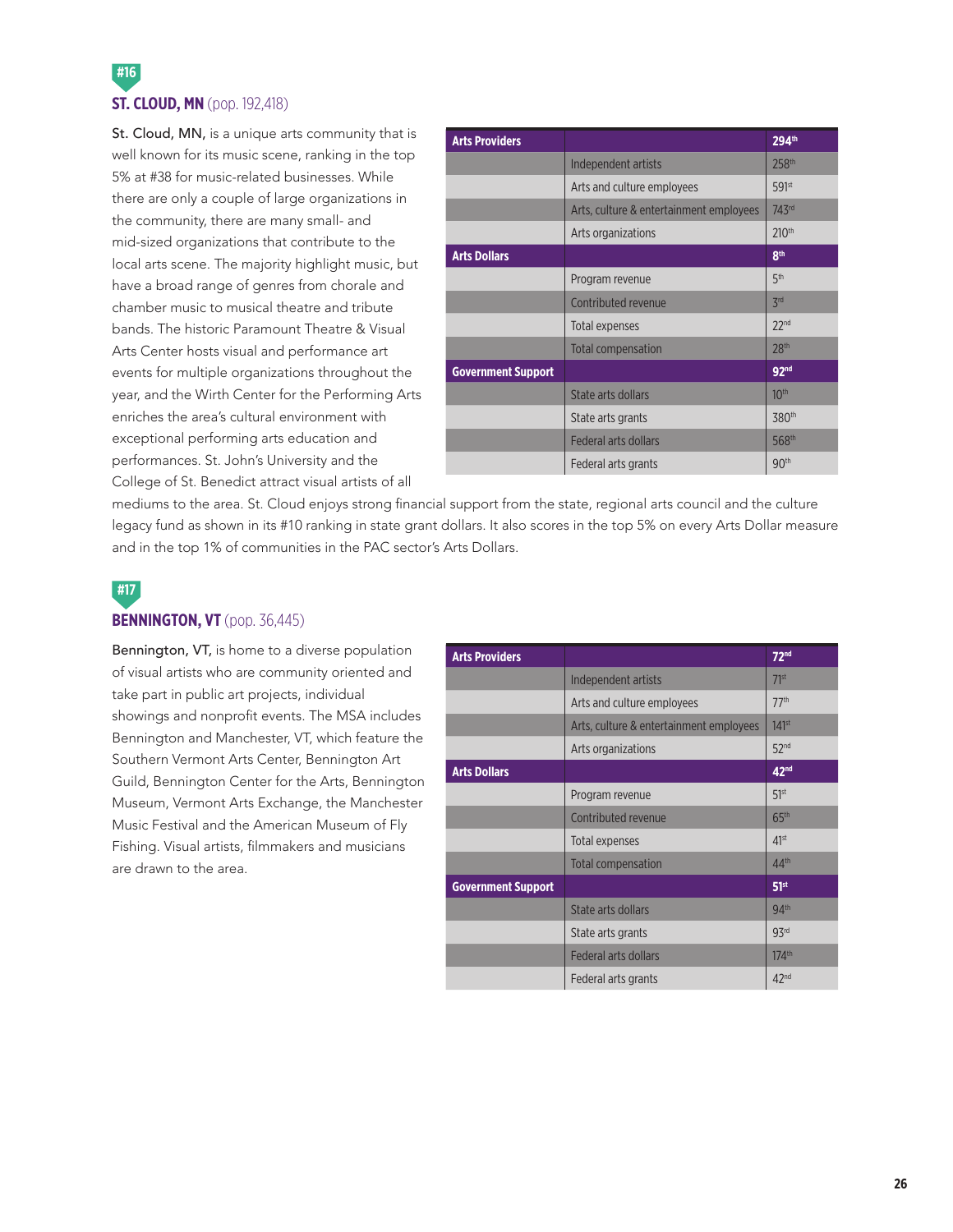### **SUMMIT PARK, UT** (pop. 39,105)

**#18**

Summit Park, UT, MSA includes all of Summit County, home to Park City and its three ski resorts. On average, the tourist population of Park City greatly exceeds the number of permanent residents, making the availability of the arts high on a per capita basis. Additionally, the city is the main location of the Sundance Film Festival, the United States' largest independent film festival, the Sundance Institute, Sundance Children's Theatre, Park City Institute, Park City Chamber Music Society, Park City International Jazz, Park City Arts & Music Conservatory, Park City Performances, FilmUtah, and the Deer Valley Music Festival, which is the Utah Symphony/Utah Opera's summer home. The area is strong on independent artists and arts organizations per capita, and the area's federal arts dollars are

| <b>Arts Providers</b>     |                                         | 28 <sup>th</sup>    |
|---------------------------|-----------------------------------------|---------------------|
|                           | Independent artists                     | 16 <sup>th</sup>    |
|                           | Arts and culture employees              | 280 <sup>th</sup>   |
|                           | Arts, culture & entertainment employees | 273 <sup>rd</sup>   |
|                           | Arts organizations                      | 18 <sup>th</sup>    |
| <b>Arts Dollars</b>       |                                         | 119th               |
|                           | Program revenue                         | 124th               |
|                           | Contributed revenue                     | 132 <sup>nd</sup>   |
|                           | Total expenses                          | $134$ <sup>th</sup> |
|                           | <b>Total compensation</b>               | 129 <sup>th</sup>   |
| <b>Government Support</b> |                                         | 70 <sup>th</sup>    |
|                           | State arts dollars                      | 94 <sup>th</sup>    |
|                           | State arts grants                       | 210 <sup>th</sup>   |
|                           | <b>Federal arts dollars</b>             | 29th                |
|                           | Federal arts grants                     | 193rd               |

robust. In terms of strengths in particular sectors, this MSA ranks #19 on film-related businesses and #9 on art schools per capita.

## **#19**

#### **EASTON, MD** (pop. 37,643)

The Easton, MD, MSA includes all of Talbot County. The Avalon Theatre is the heart of Easton's arts scene, showcasing everything from symphony orchestras to bluegrass bands. The burgeoning music scene features notable organizations such as the Easton Choral Arts Society, Chesapeake Chamber Music, Chesapeake Youth Chorale and Bach to the Future. Easton's offerings also include the Plein Air Arts Festival, Chesapeake Film Festival, the Talbot County Visual Arts Center and the Academy Art Museum. St. Michael's, MD, which is part of the Easton MSA, is home to the Chesapeake Bay Maritime Museum. Easton is particularly strong in Arts Dollars per capita, ranking 8th in contributed revenue, 10th in total expenses and 11th in total compensation. It is also in the top 5% for state arts dollars in the community.

| <b>Arts Providers</b>     |                                         | 190th             |
|---------------------------|-----------------------------------------|-------------------|
|                           | Independent artists                     | 144 <sup>th</sup> |
|                           | Arts and culture employees              | 76 <sup>th</sup>  |
|                           | Arts, culture & entertainment employees | 295 <sup>th</sup> |
|                           | Arts organizations                      | 219th             |
| <b>Arts Dollars</b>       |                                         | 13 <sup>th</sup>  |
|                           | Program revenue                         | 56 <sup>th</sup>  |
|                           | Contributed revenue                     | 8 <sup>th</sup>   |
|                           | Total expenses                          | 10 <sup>th</sup>  |
|                           | Total compensation                      | 11 <sup>th</sup>  |
| <b>Government Support</b> |                                         | 67 <sup>th</sup>  |
|                           | State arts dollars                      | 47 <sup>th</sup>  |
|                           | State arts grants                       | 168 <sup>th</sup> |
|                           | Federal arts dollars                    | 147 <sup>th</sup> |
|                           | Federal arts grants                     | 136 <sup>th</sup> |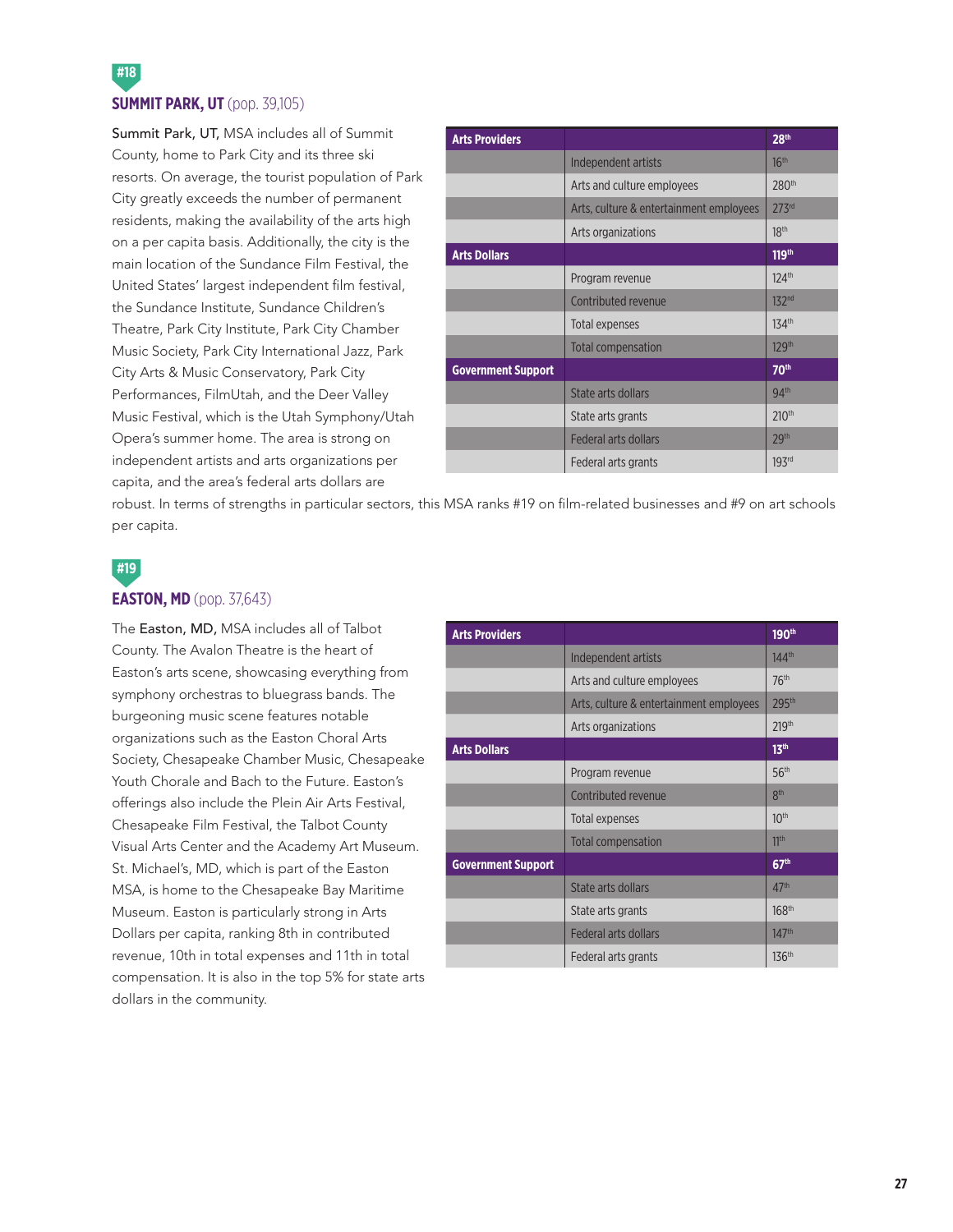

Medford, OR, has a robust variety of performing arts outlets and venues in the Rogue Valley. The area boasts a thriving visual arts community in the semi-rural, culturally conservative area of southern Oregon. Medford is home to the world-famous Oregon Shakespeare Festival and the popular Britt Festival summertime musical amphitheater. Building on the demand created by these wellknown festivals, Medford has invested in performance space, completing the renovation of one historic theater and currently working on a second historic 1929-era theater. As a result, the community enjoys an above-average number of smaller, diverse performing arts companies that thrive in the rich natural environment, stellar scenery and unparalleled outdoor recreation. This diversity and dynamism are reflected in their overall

| <b>Arts Providers</b>     |                                         | 157 <sup>th</sup> |
|---------------------------|-----------------------------------------|-------------------|
|                           | Independent artists                     | 110 <sup>th</sup> |
|                           | Arts and culture employees              | 2 <sub>nd</sub>   |
|                           | Arts, culture & entertainment employees | 228 <sup>th</sup> |
|                           | Arts organizations                      | 149th             |
| <b>Arts Dollars</b>       |                                         | 11 <sup>th</sup>  |
|                           | Program revenue                         | 7 <sup>th</sup>   |
|                           | Contributed revenue                     | 41 <sup>st</sup>  |
|                           | Total expenses                          | 19th              |
|                           | <b>Total compensation</b>               | <b>gth</b>        |
| <b>Government Support</b> |                                         | 306th             |
|                           | State arts dollars                      | 405 <sup>th</sup> |
|                           | State arts grants                       | 344th             |
|                           | <b>Federal arts dollars</b>             | 643 <sup>rd</sup> |
|                           | Federal arts grants                     | 168 <sup>th</sup> |

#11 ranking for Arts Dollars and #2 ranking in arts and culture employees. Although most funding comes from earned revenue sources, city government and Lithia Motors support a rich blend of cultural activities and venues for local citizens.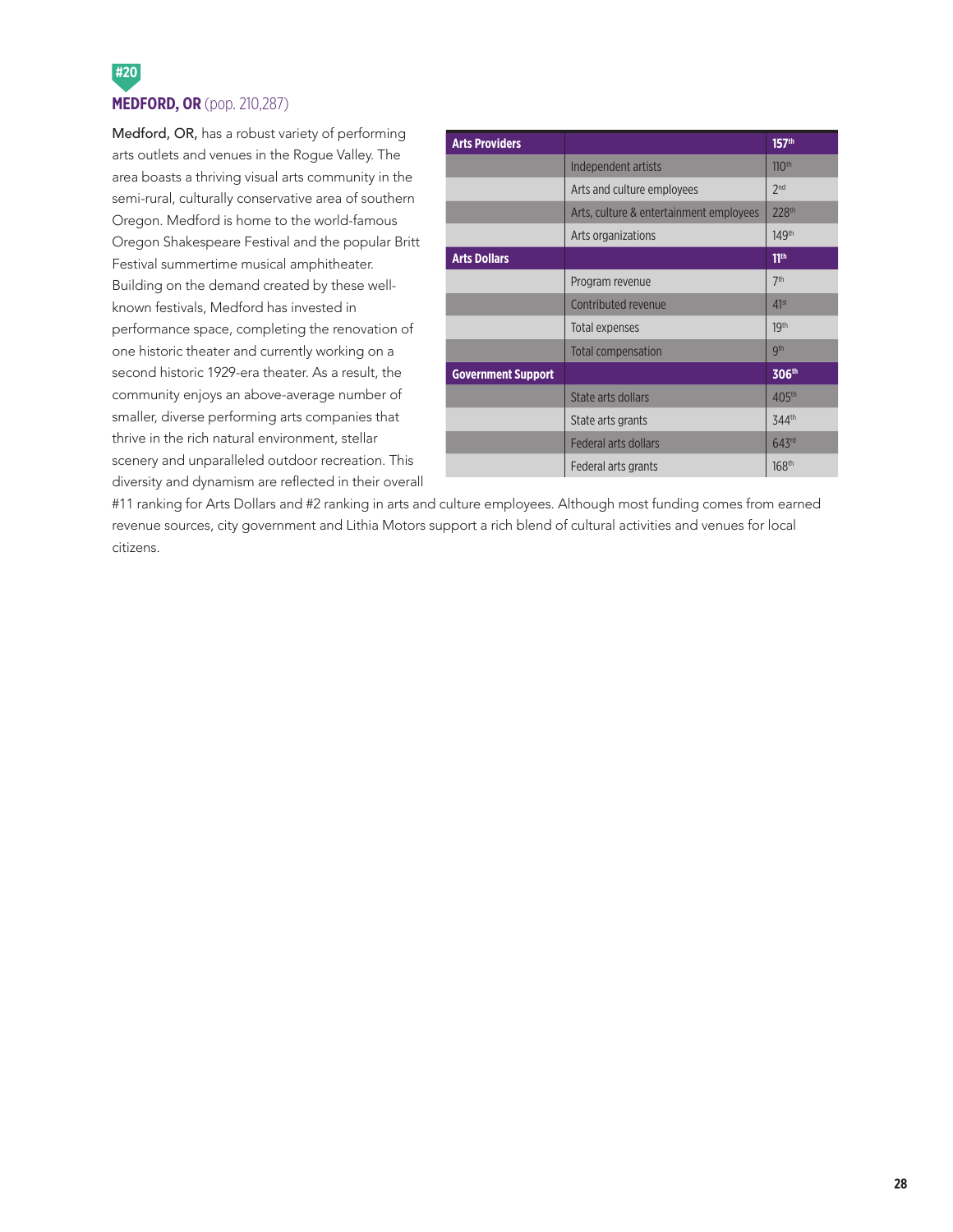### **CONCLUSION**

There is no single definition of what makes a city's arts scene vibrant. Vibrancy showcases different strengths depending on the character of a place and the people who live there. Communities that value arts and culture invest in it, and those investments are reflected in the number of arts providers, the arts dollars and the level of government support available.

Going forward, we will continue to track which cities move up in the ranking and which decline, along with the stories behind the movement. We will continue to hone our metrics and measures to capture the most complete and unbiased assessment of arts vibrancy.

### **About NCAR**

The SMU National Center for Arts Research acts as a catalyst for the transformation and sustainability of the national arts and cultural community. Its mission is to be the leading provider of evidence-based insights that enable arts and cultural leaders to overcome challenges and increase impact. NCAR integrates data from its numerous partners and provides analysis, insights and tools that enable arts leaders to understand more about the field and their organizations from their own data. For more information, visit www.smu.edu/artsresearch.